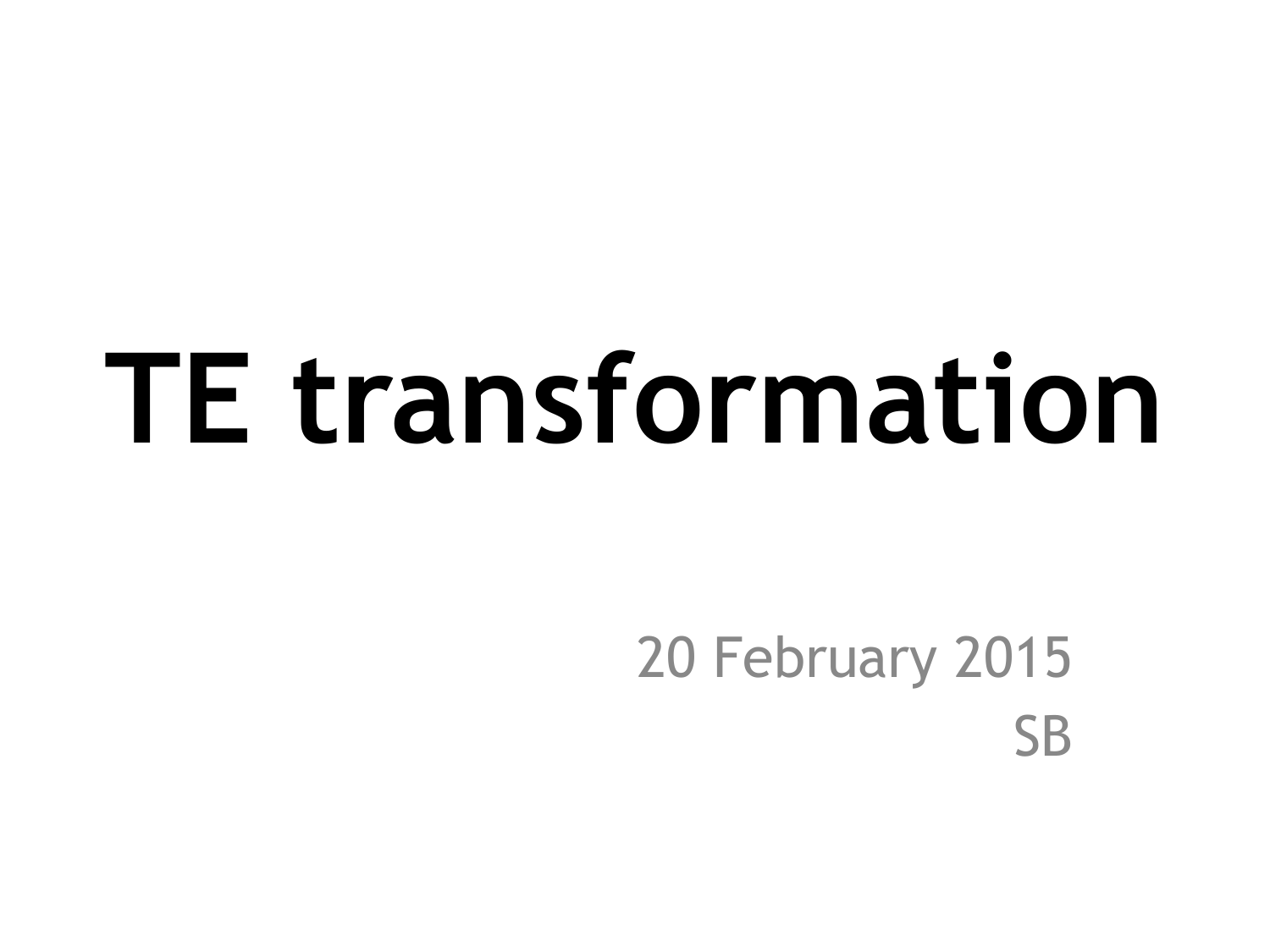#### Research

- Desk research
- 29 depth individual interviews:
	- Steering Circle, sub-groups, community
	- WWI, Sacree Femme! WW Germany
	- MKP
- Informal discussions:
	- database, SEO, competitors
- Survey Monkey
	- 70 respondents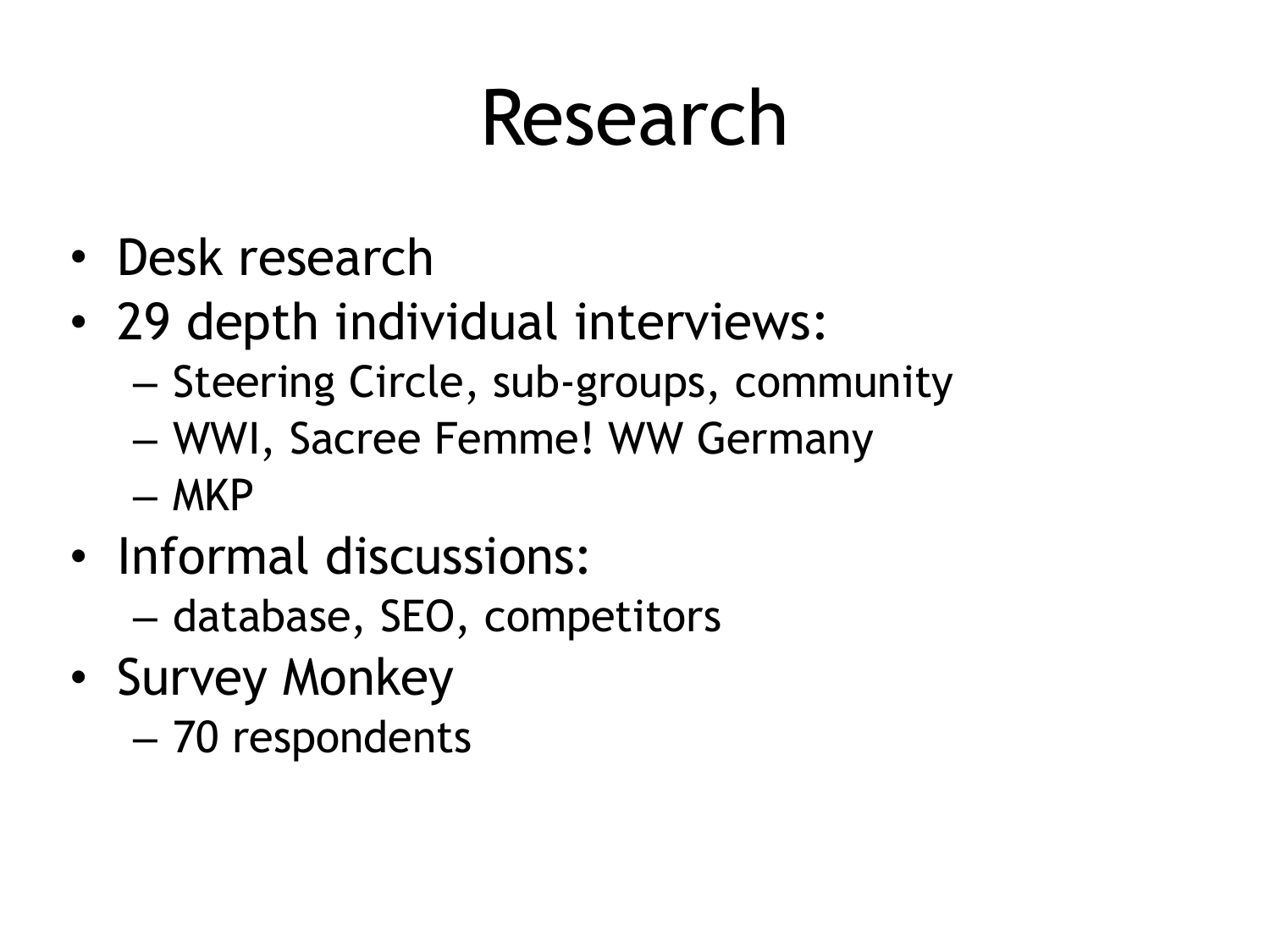#### The work

- Registration
- Descent
- Carpet work:
	- processing opportunities
- Towards reclaiming abundance
- 'Izzy whizzy let's get busy....'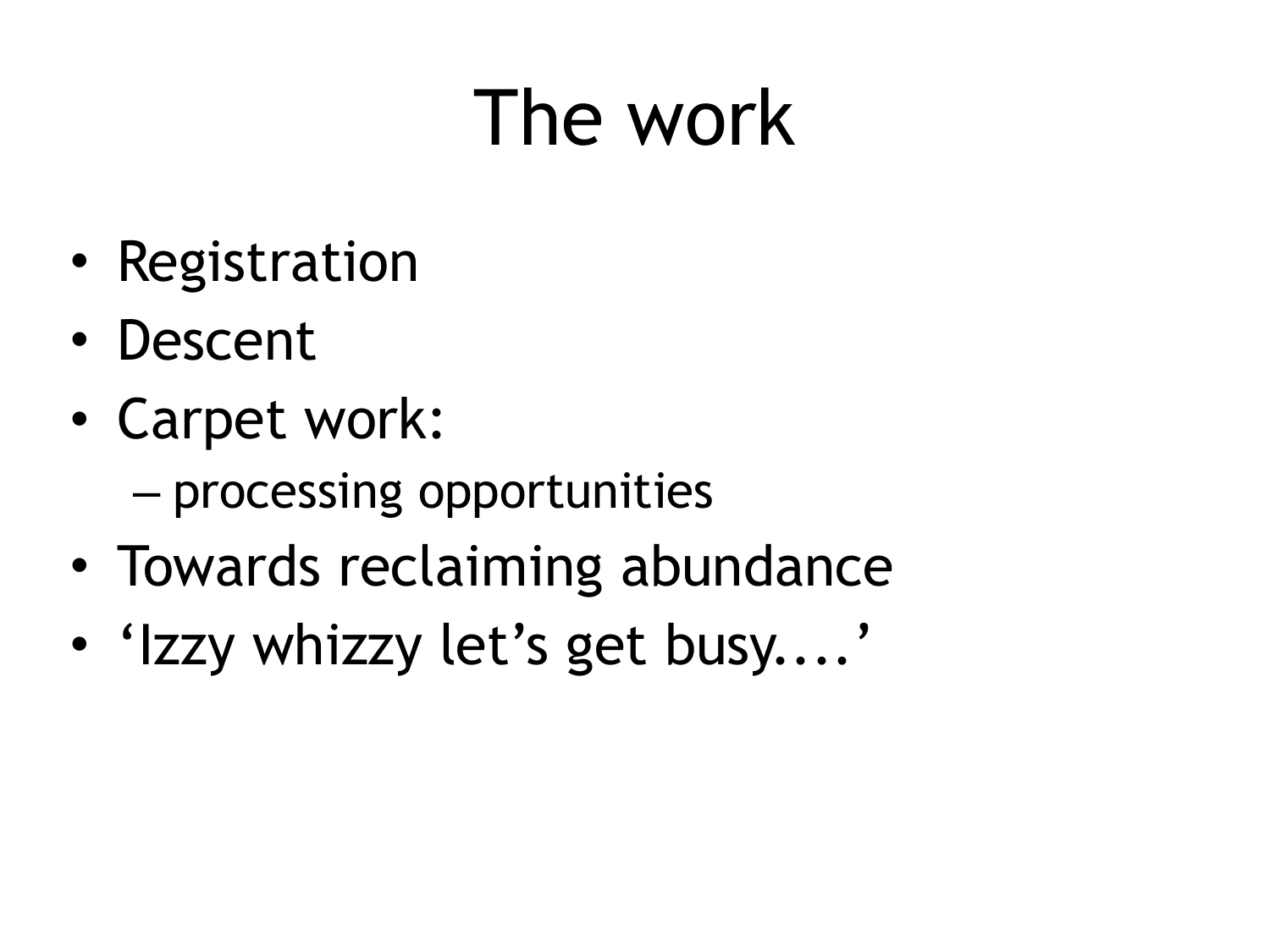## Registration

- 19 years old
- Not for profit 'mutual trading company'
- WW licence:
	- 2 weekends pa plus circles across UK, France, Switzerland
	- No legal arrangement between TE and Sacree Femme!
	- Freedom to run non-WW workshops (ALL regions)
- Weekend participants: 1059; WEW: 237; Level 2: 133
- Database: 160 active, 400 dormant
- Facebook: closed 350, open 395, cf: WWI 7,142, MKP 2,864
- 2014 TE membership: 67
- FAC + (TE): 4; FiT  $s(UK)$ : 4 + 6 apprentices (Europe): 2 + 3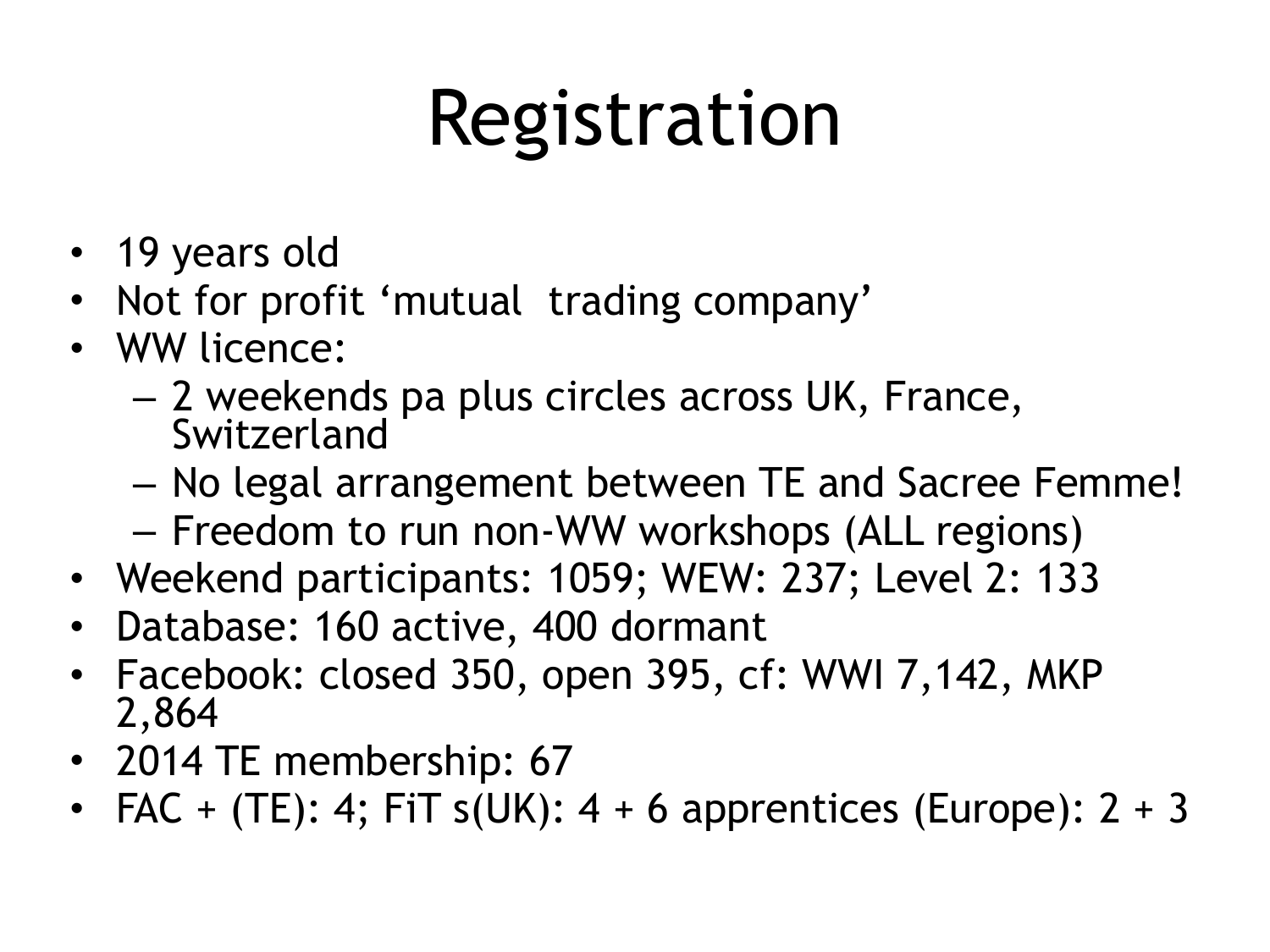## UK Registration fee

- 2012
	- T/O £69k, P/L £0.6k, reserves £15.4k
- 2013
	- T/O £30k, P/L (£4.2k) reserves £11.2k
- 2014
	- T/O £ TBA, Est P/L £5.2k reserves: £16.4k
- 9 weekends in last three years, two profitable: July 12, Aug 14
- Other trainings consistently profitable
- Other income sources important
- UK struggling to recruit 96 women pa
- Sacree Femme! weekend waiting list: 100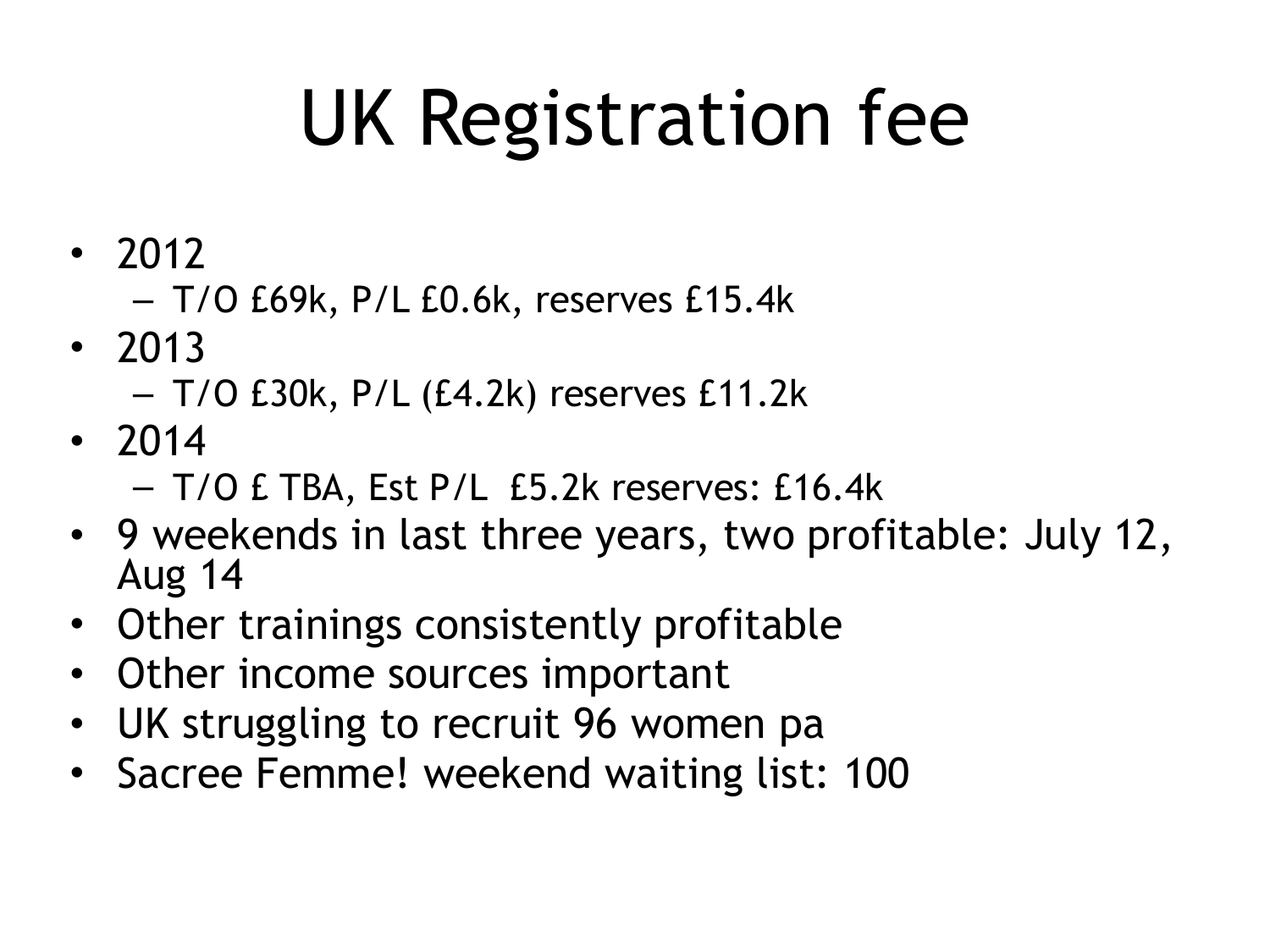#### **DESCENT**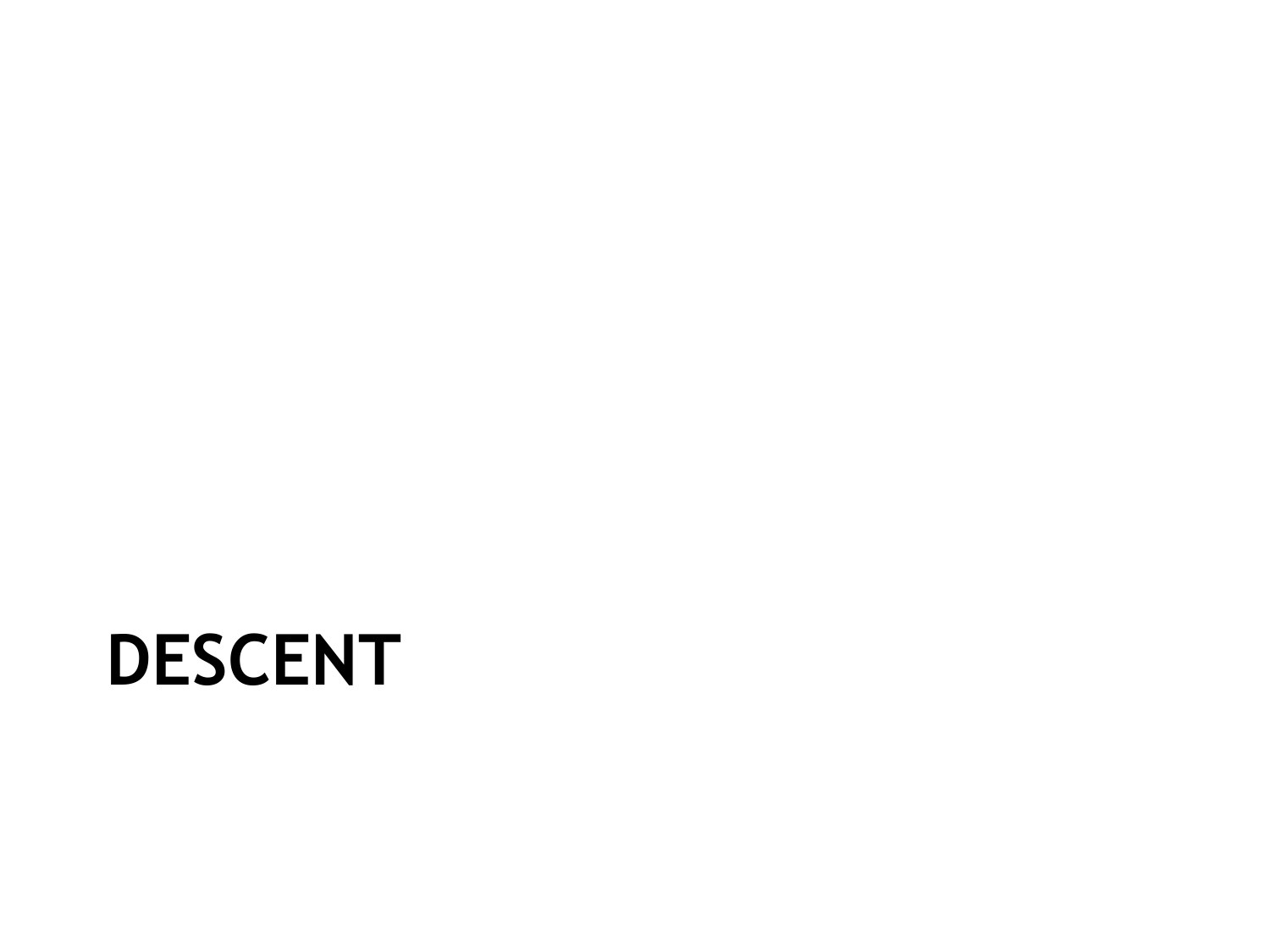## Going down...

- No European representation on SC, conflicted views
- UK: Brighton/London centric
- **Pricing** 
	- increasing venue costs
	- 'fear based' pricing and cost cutting
	- participant and staff travel costs
	- for many elitist, unaffordable entry point

#### LEAP IN THE DARK

- Promotion:
	- confused 'dual' branding
	- poor communications and planning
	- poor tools

#### RELIES ON SINGLE HANDED EFFORTS OF REGISTRAR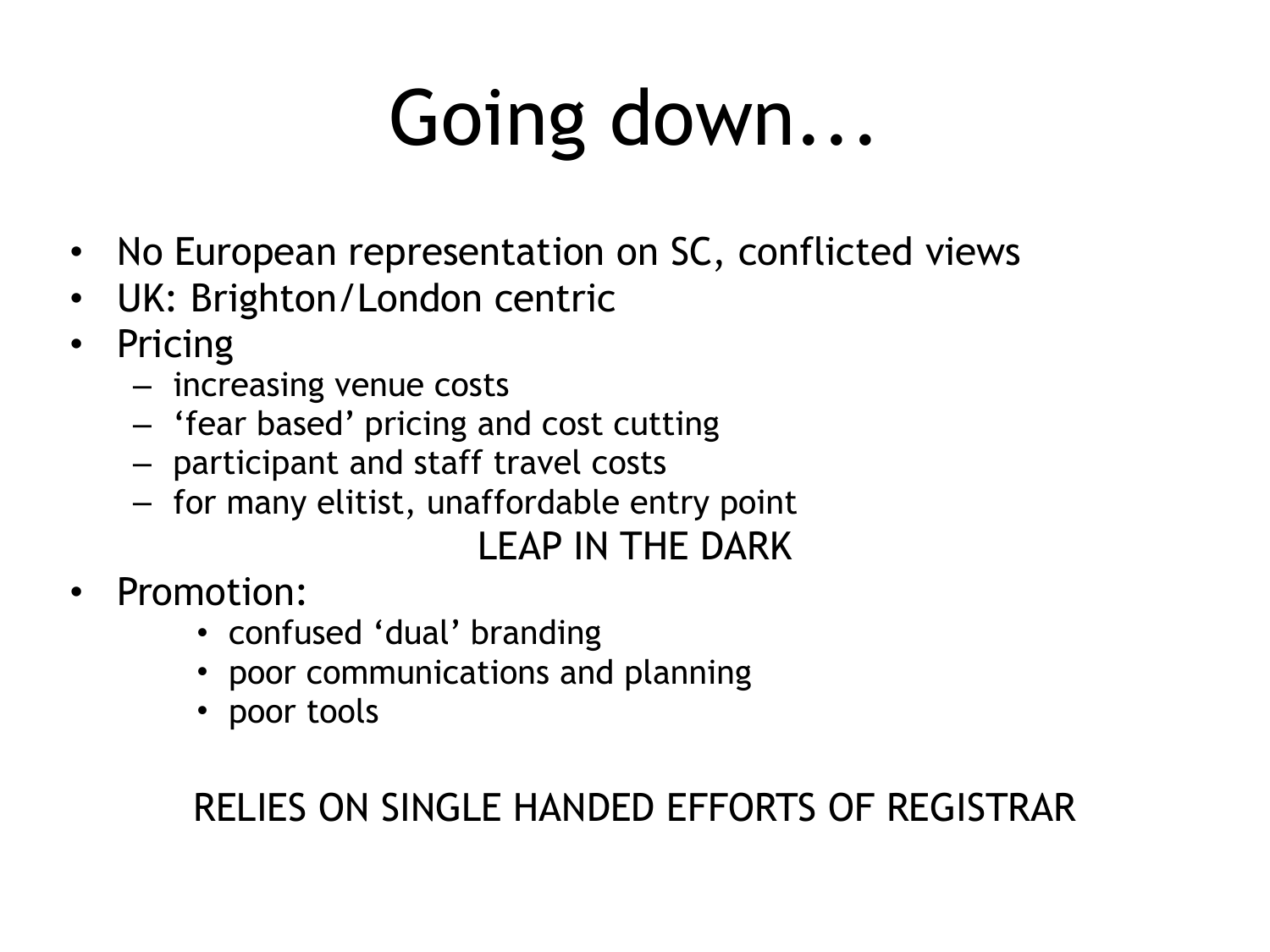## Still descending

- Main selling tool: website not fit for purpose
	- 3 second window; click away, lost for ever
	- Slabs of content, inappropriate video music
	- No direct response marketing (action: name capture/list building, conversion)
	- No people to engage with
- Record-keeping: all over the place
- 'Crown Jewels' (database) black-listed domain, unsafe, out of date technology
- No customer relationship marketing (CRM)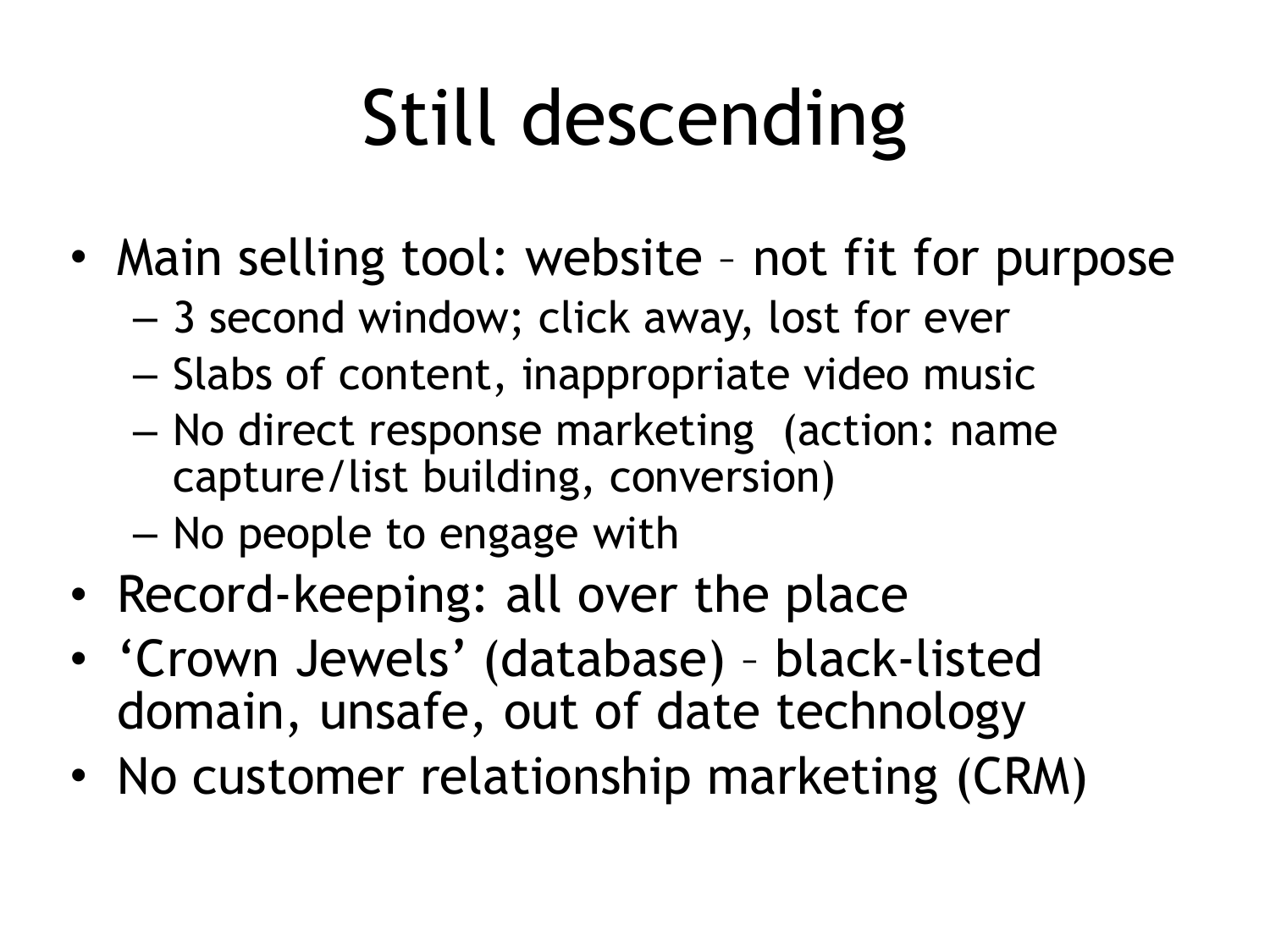## Descending further

- Volunteers with life commitments
- Women disempowered, burn out, disappear
- Jobs not time limited, well-defined, supported, performance evaluated, appreciated
- No clear responsibility, accountability, consultation
- Duplication/triplication, 'makes' work
- Leaderless, but power within circle not equal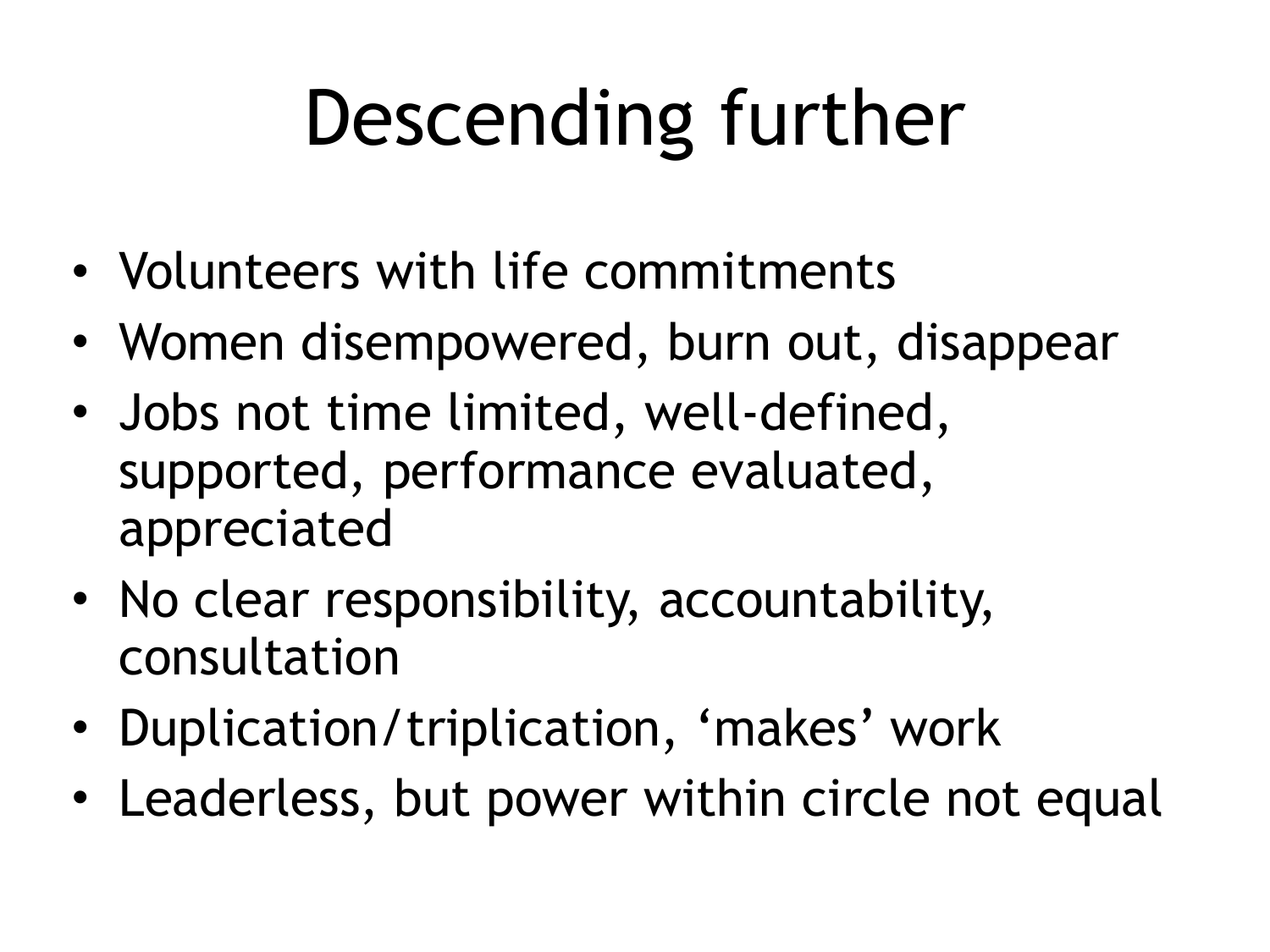#### and further....

- No business objective/s, planning, monitoring
- A 'woo-woo' vision:
	- A world where every woman is reconnected to her authentic self, embracing and seeing all she is and all she will become ............
- No mission or strategy
- No 'customer' focus
- Mismatch between SC 'why we do what we do' and participants reasons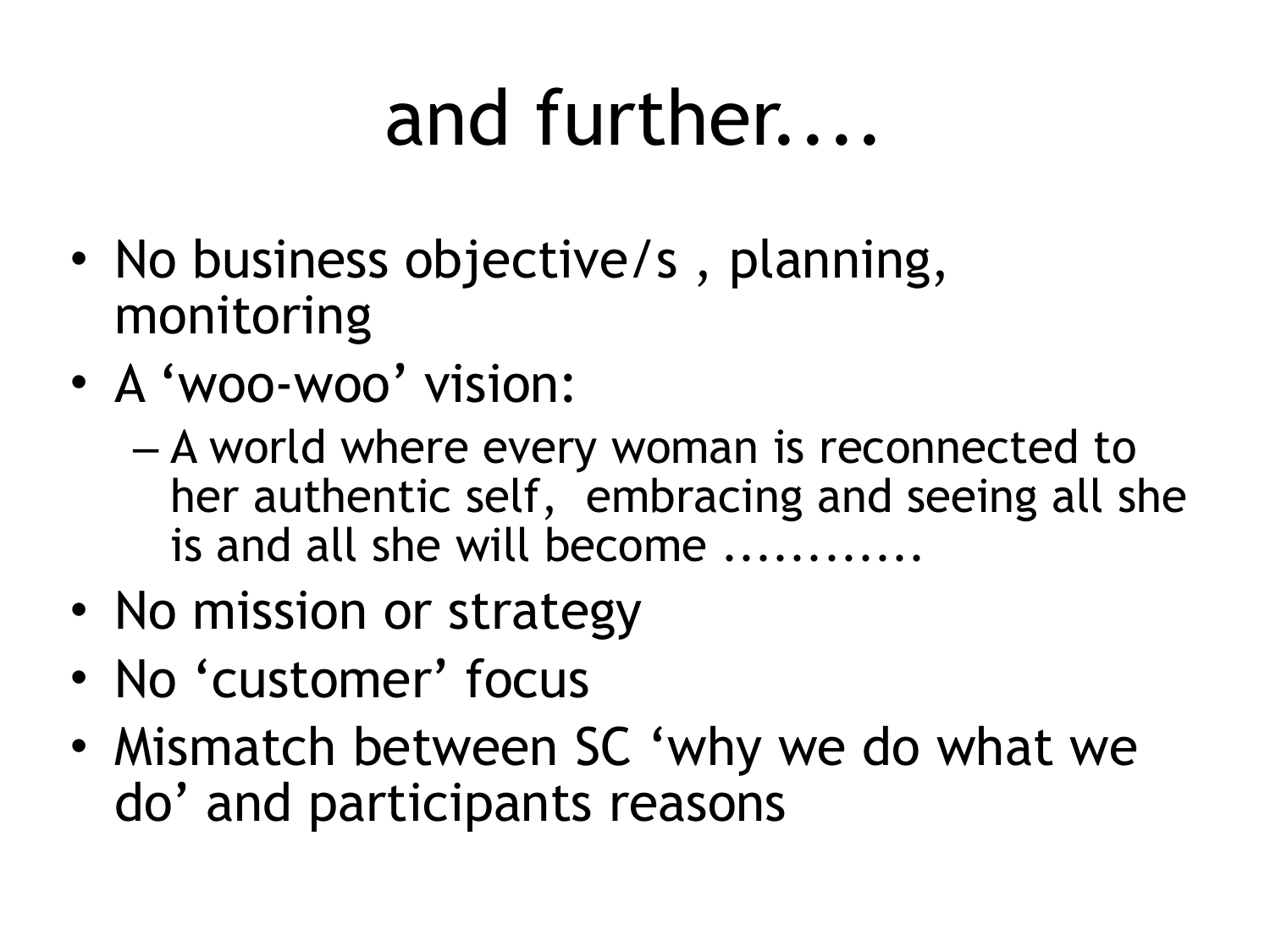#### Participants perspective – survey

- 83% I want to be my best possible self
- 48% I want to understand myself better
- 8% I want to get out of the pain I am in
- Healthy relationships
- Connecting to all parts of me, stretching and challenging myself
- Finding my true self, knowing who I am
- Understanding why I react the way I do
- Finding my deep inner wisdom
- Deep authentic women friends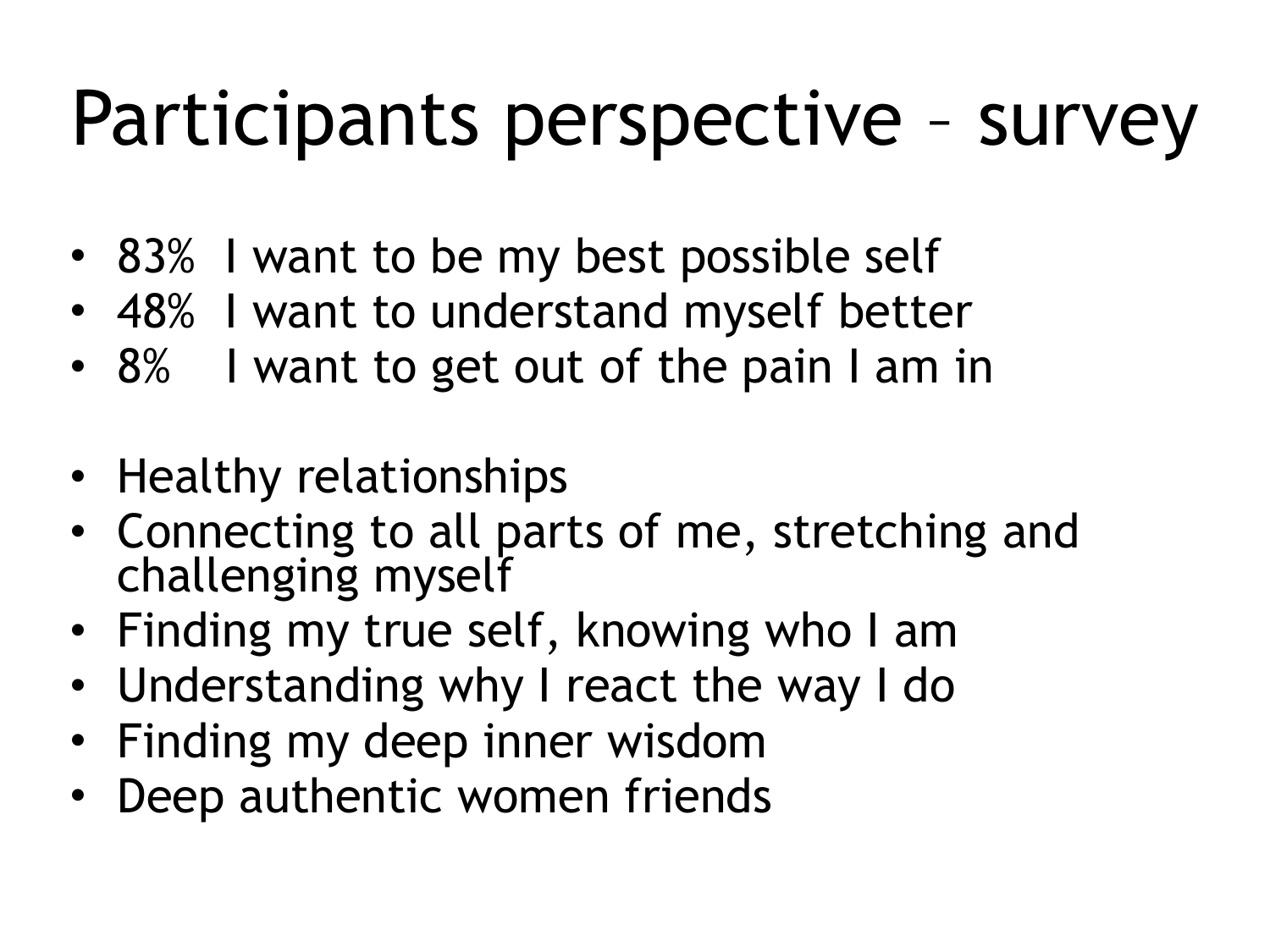#### Rock bottom

Transitions Europe in the UK is an example of a community of women most women shy away from

#### **UNPROFESSIONAL UNATTRACTIVE NOT LISTENING**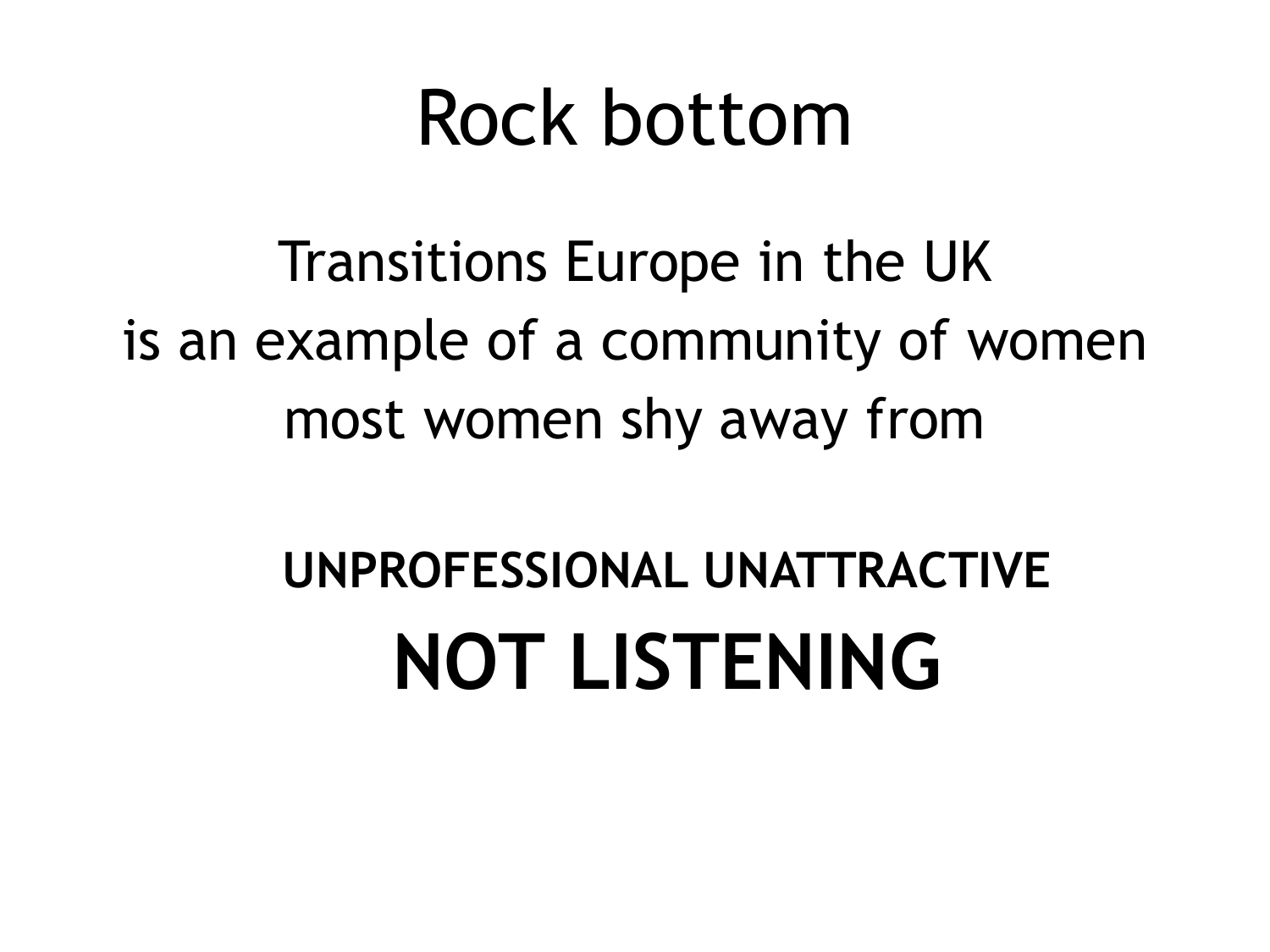It just seems to keep changing, and I often get this feeling that there's some desperation, or something, happening, and that WW is on the brink of collapse. You don't always sound confident and calm - it's hard to explain, but it's very noticeable. It does not engender in me a feeling of confidence. I have been surprised at the many and various ways you have tried to communicate, and the pink tones can be slightly uncomfortable. There's sometimes been a strangely 'corporate' and yet ungrounded experience that comes through with your emails. I am enjoying the emails from the Celebration of Being women, which are well presented visually and come at regular intervals and don't include lots of requests for help and ideas. I'm sorry, I know this is going to read back harshly, but you are asking and I'm so pleased to feed these opinions back after all these years of reading emails from you.

*Spontaneous comment Survey Monkey*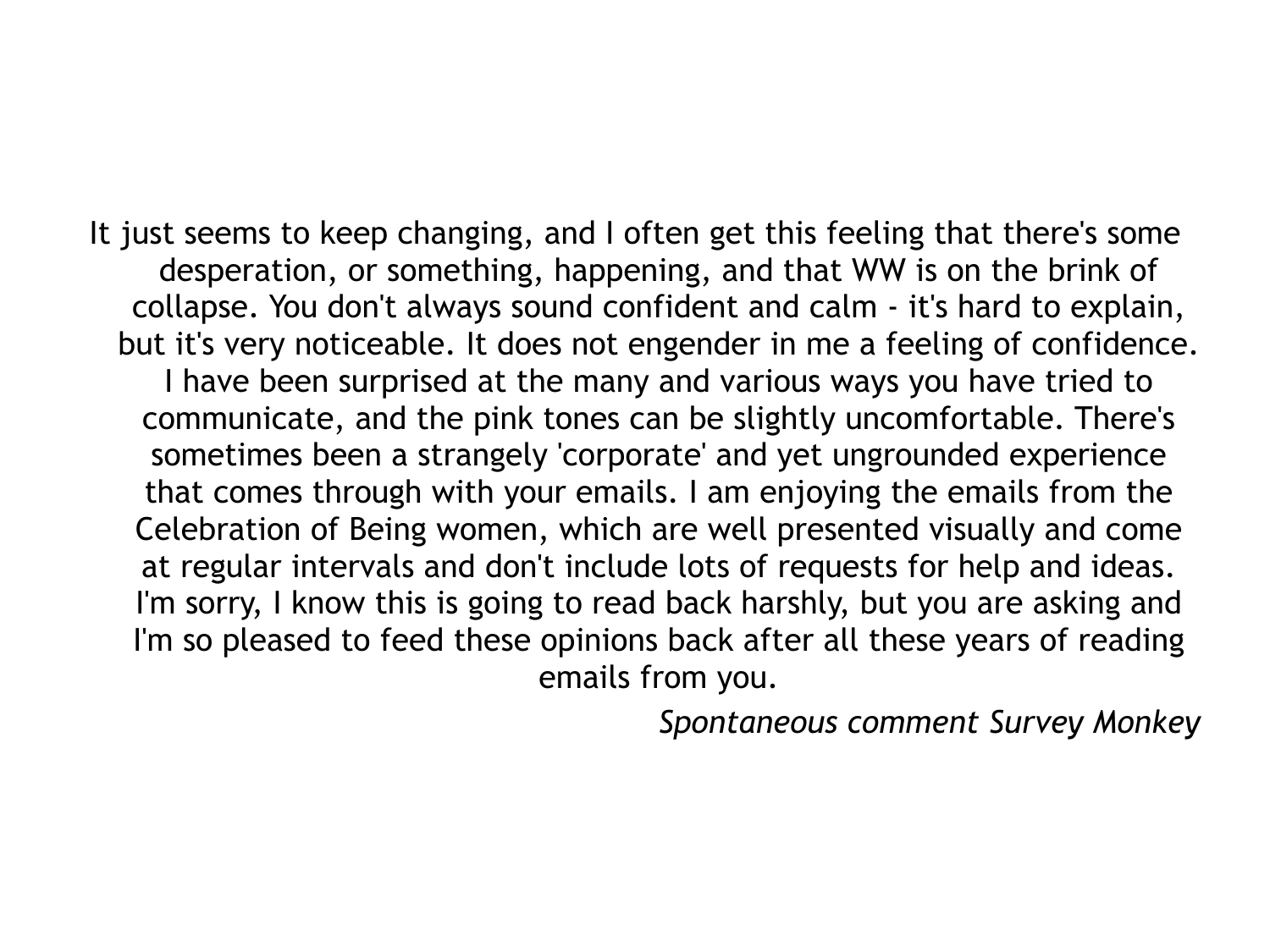#### **CARPET WORK: PROCESSING OPPORTUNITIES**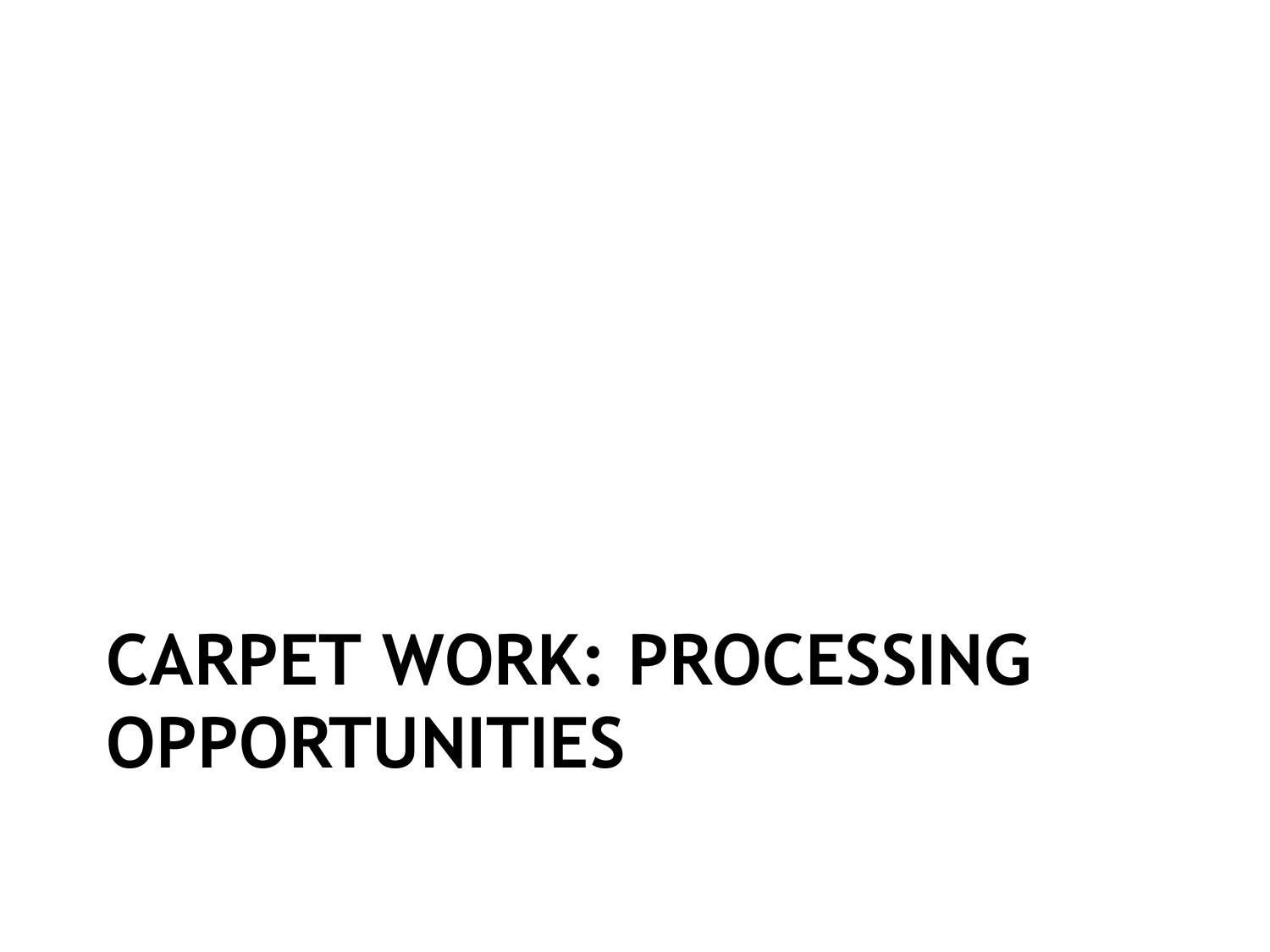#### Take a Breath

[It's Not About The Nail](http://www.youtube.com/watch?v=-4EDhdAHrOg) - YouTube

#### www.youtube.com/watch? v=-4EDhdAHrOg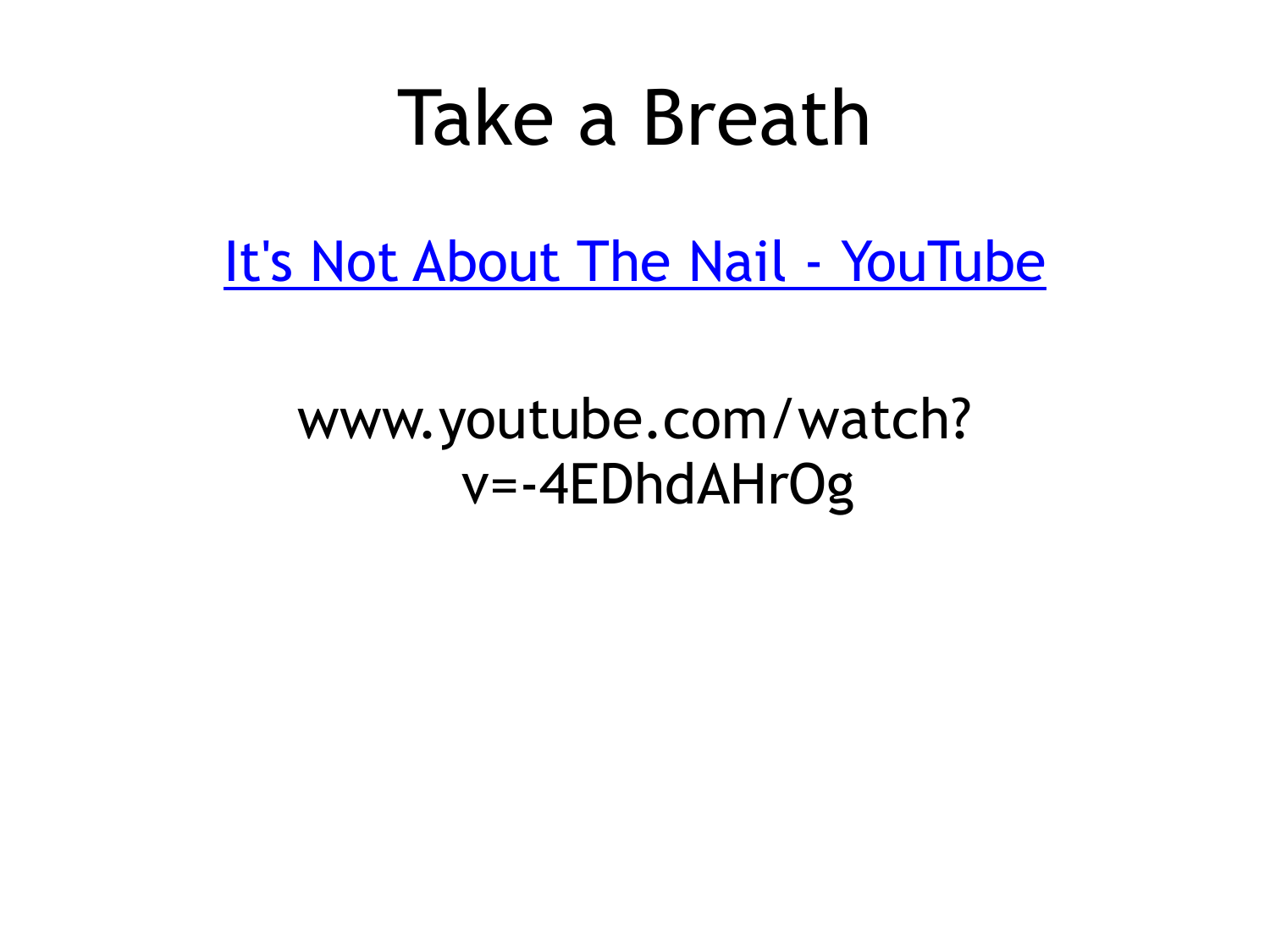#### Shadow – the GOLD!

Women's experience of products and services: Woman Within weekend MY circle Circle training Staffing WW weekend Skills Workshop Wholeness Workshop Desire for MORE workshops FiT and TL training tracks

**WOMAN WITHIN**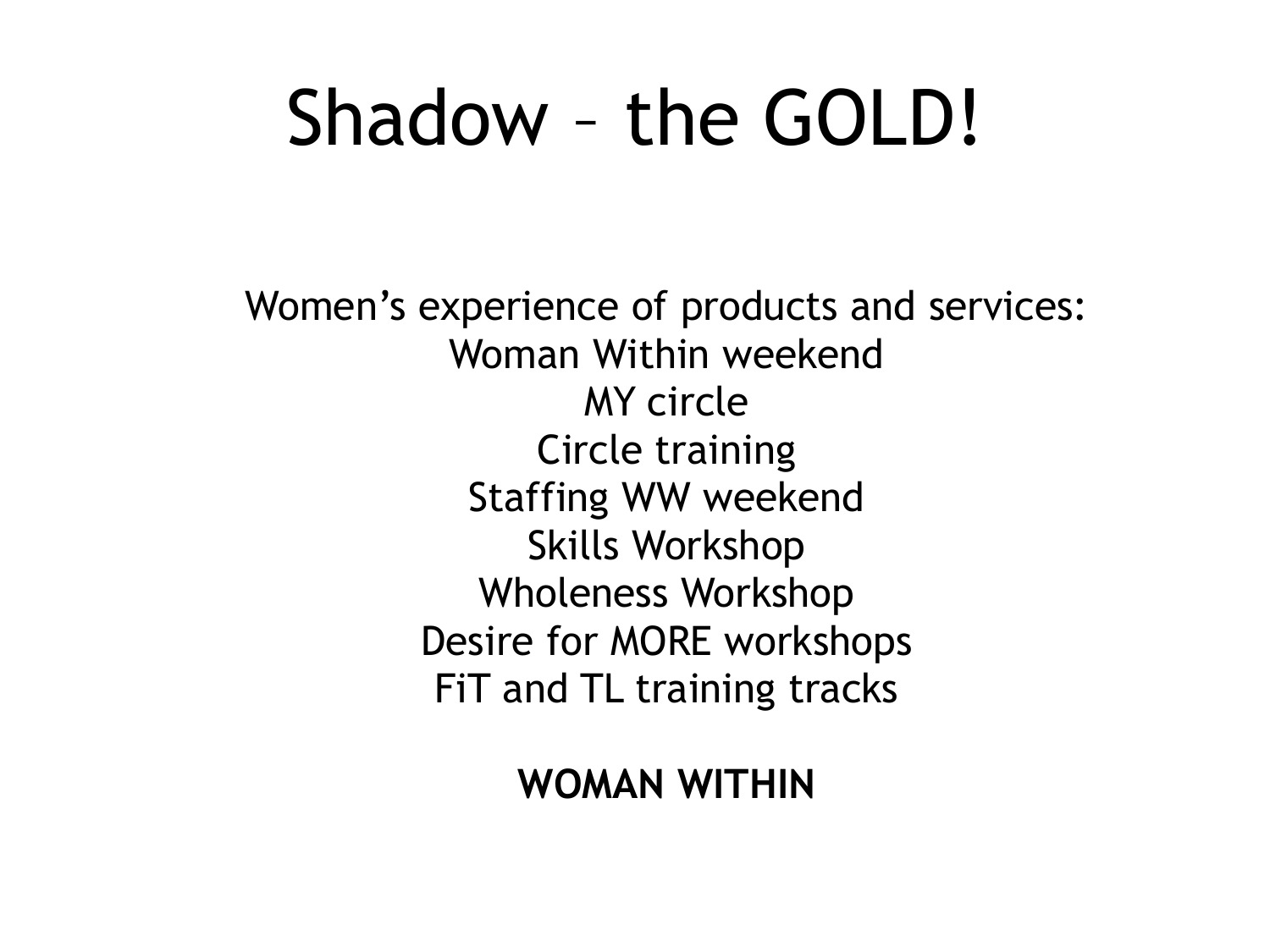## Infant – TRUST

- Volunteer integrity
	- skills fit
	- time limited (role, life!)
- Clear job descriptions and hand-over
- Clear responsibilities, accountability, consultation
- Back up and support
- Inter-dependent **FREE WOMEN TO BE THEIR BEST**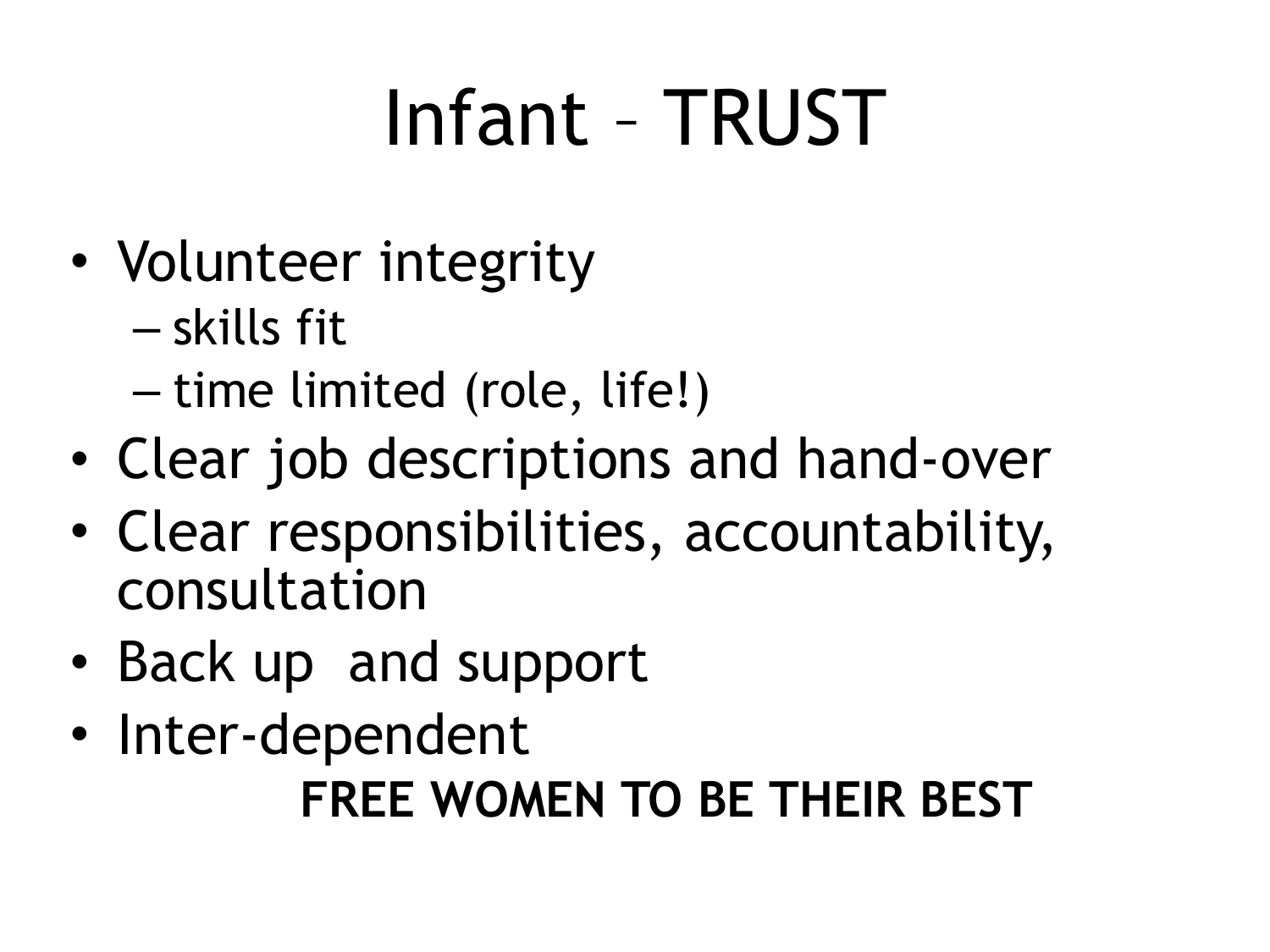## Child - PLAY

- There are millions of women who would like what we have to offer
- It is our job to find them
- Circles allow women join the community an easier way
- Care for community: guide, praise, thank, reward, keep safe
- Help them tell their friends
- Don't worry if they have other playmates!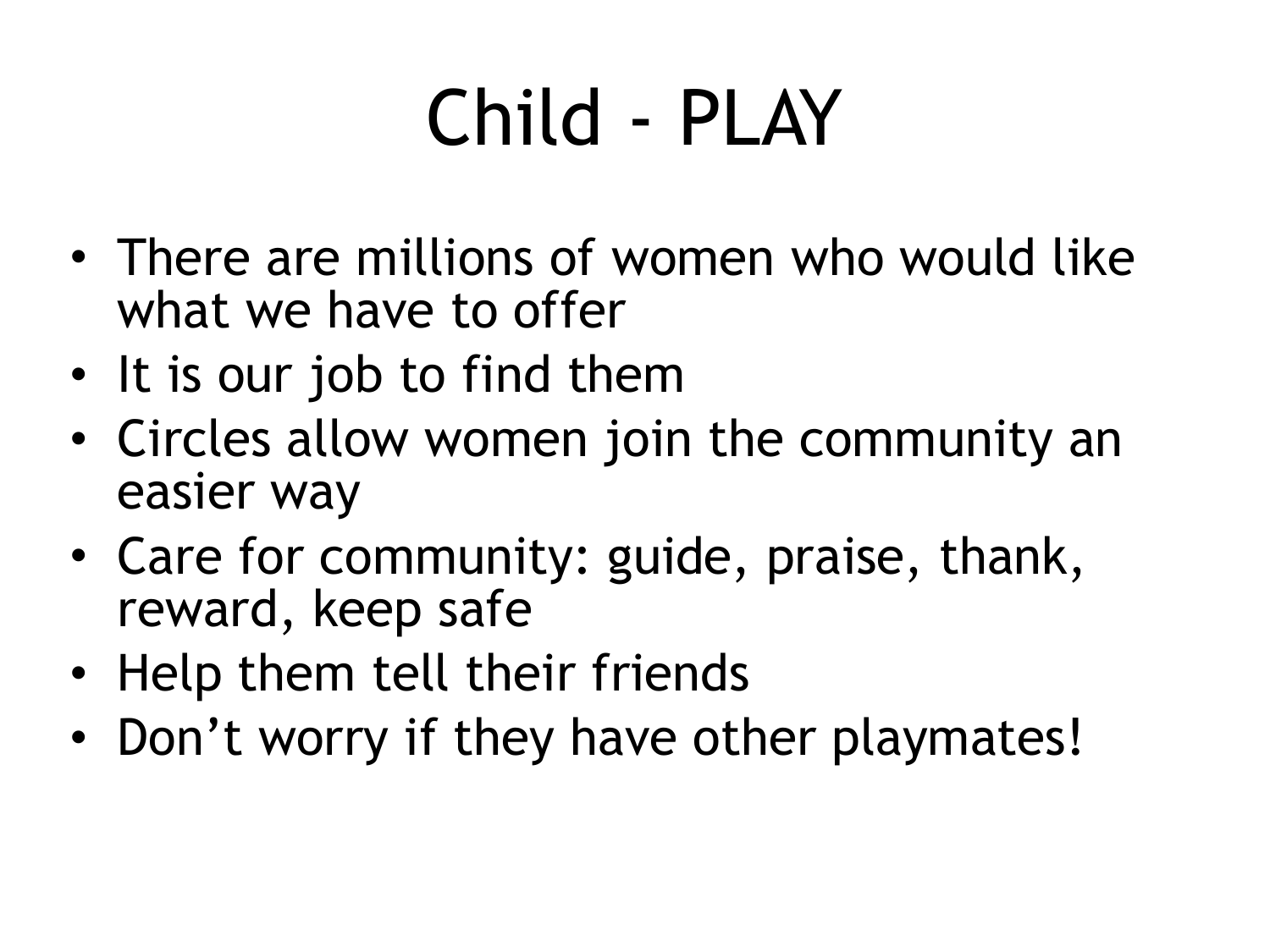#### Adolescent – BREAK FREE

- Drop past wounds
- Set sail for 'distant shores' within the UK
	- Bristol
	- Manchester
	- Edinburgh
	- Belfast, Dublin?
	- Transition towns and communities
		- Eg Totnes, Findhorn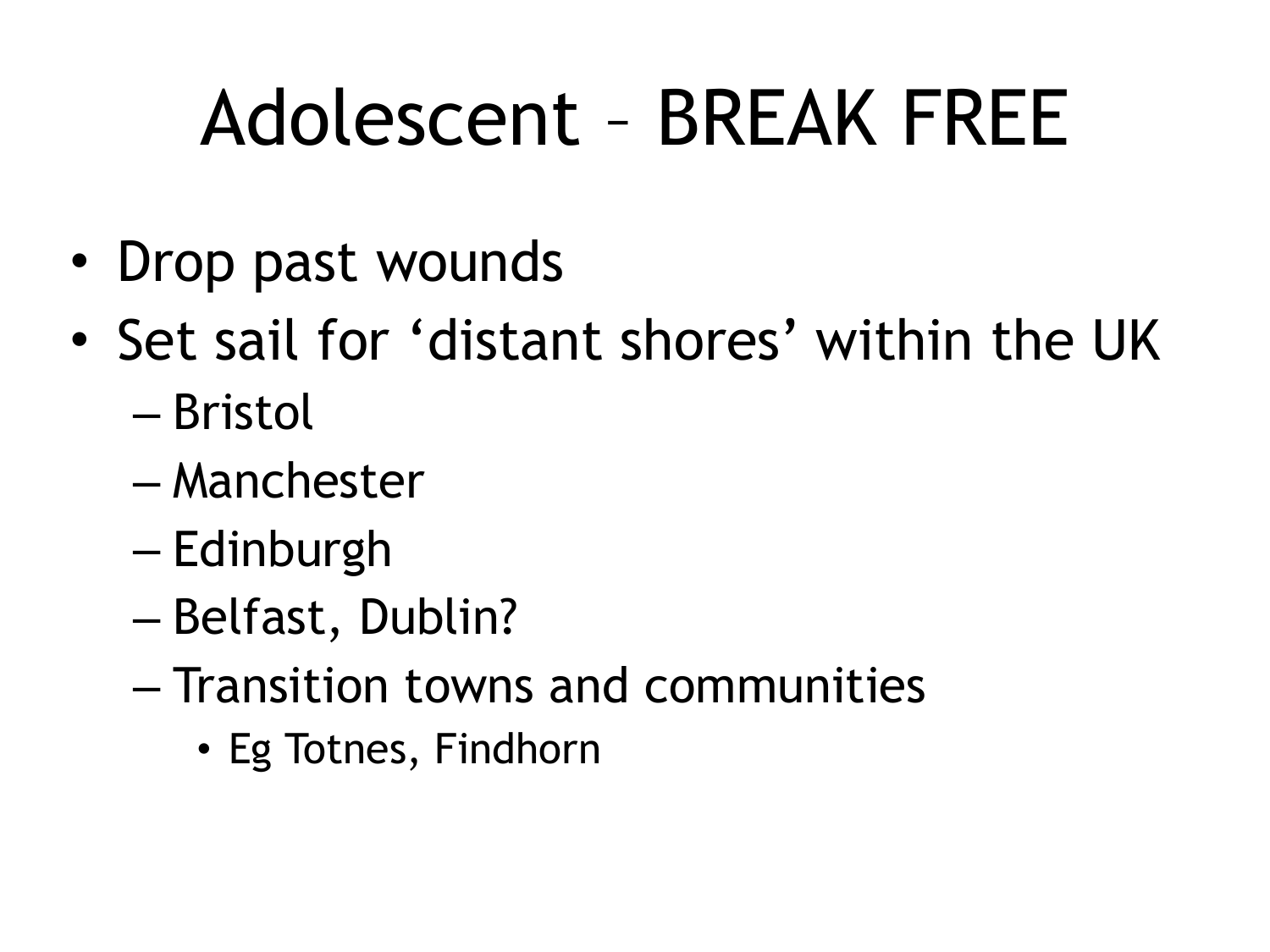### Mother - MISSION

- A sustainable professional exciting women's business
	- Run by women for women
	- Modelling the best we can be
	- Collaborative, supportive
- Providing workshops and tools for a journey of transformation
	- Learning, changing, growing, healing
- One woman at a time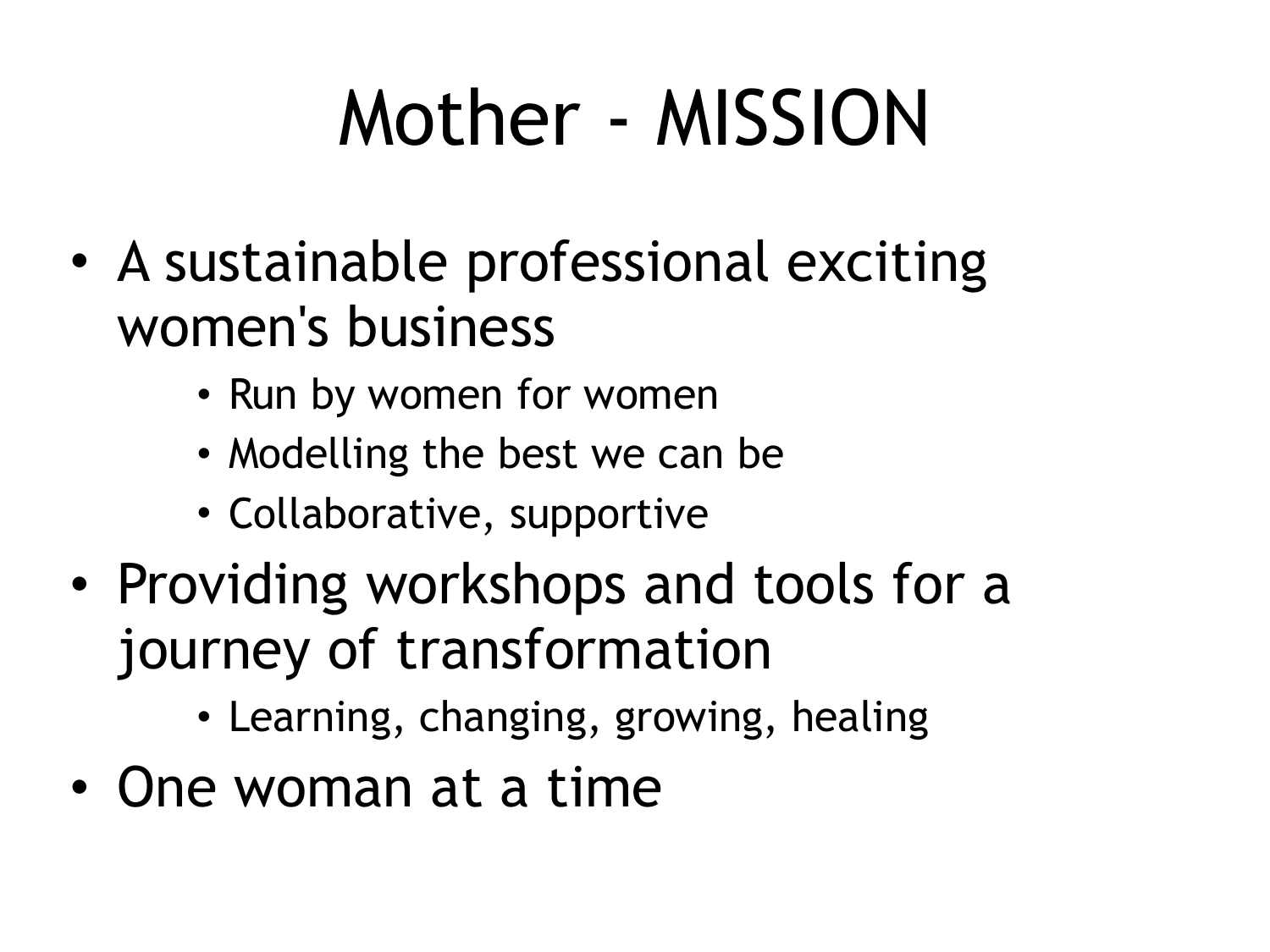### Lover - CONNECTION

- Heartful
- Open, transparent, honest
- Communicative
- Clear
- Supportive, appreciative, acknowledging
- Shame-free

#### **IN INTEGRITY**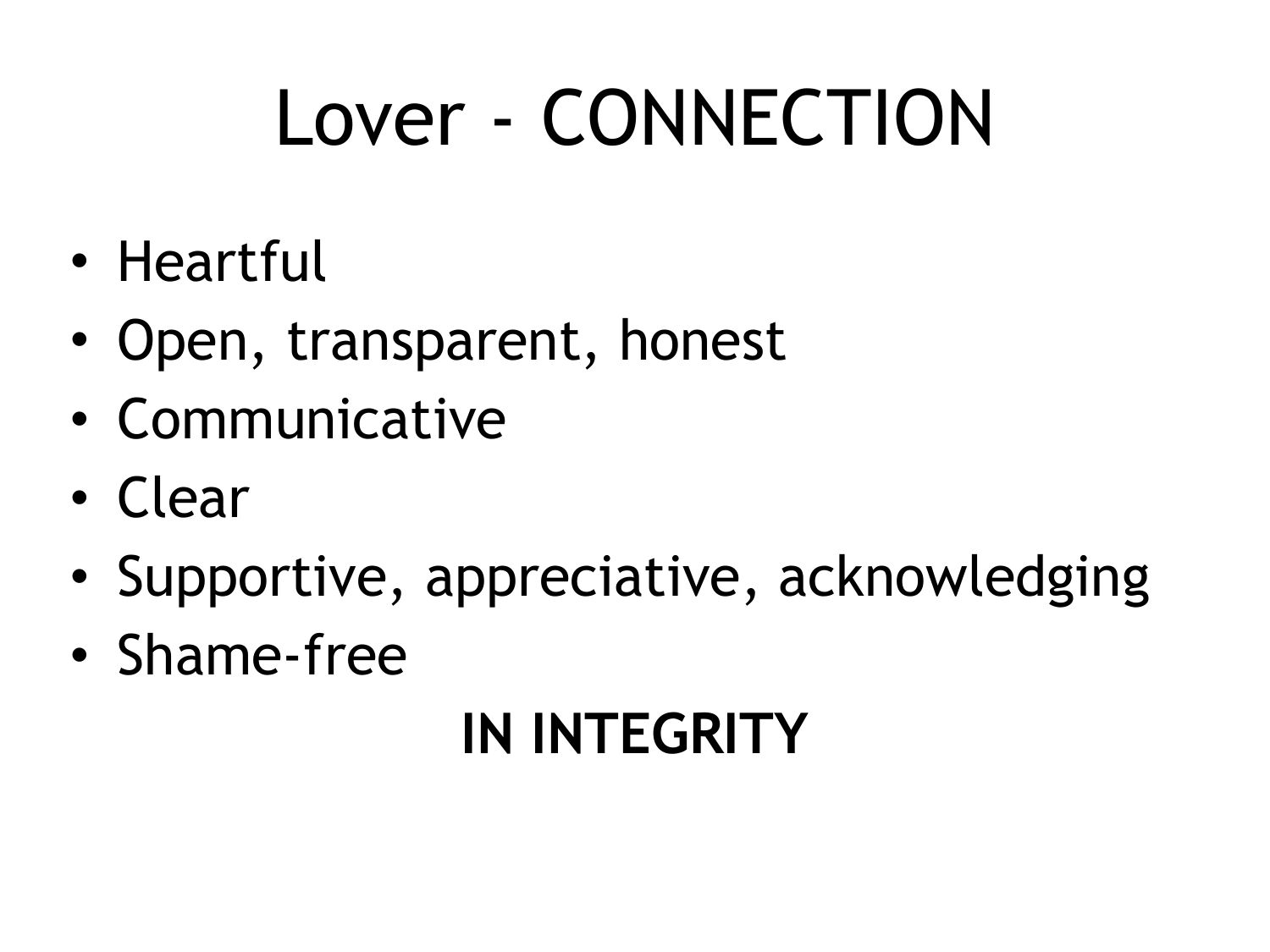## Warrior - STRATEGIC

- Planned
- Rational and analytic
- Research know our target audience and what they want
- Committed
- Boundaried
- Project managed **GOD IS IN THE DETAIL**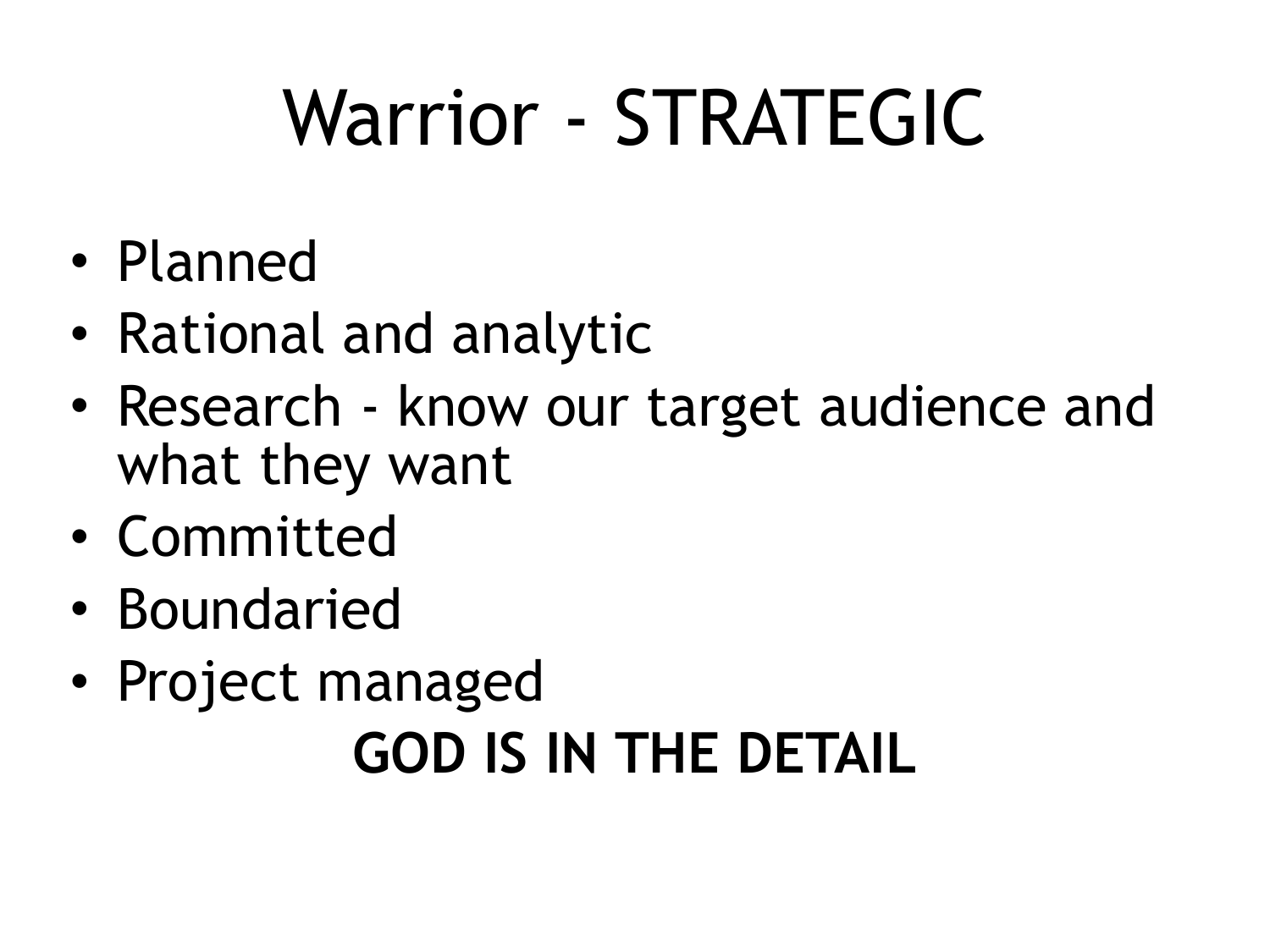#### Crone - WISDOM

- Leaves the past: welcomes the new
- Embraces an unknown future
- Opens up to possibility
- Prepared to be amazed!

#### **ENCHANTRESS 'Whatever she is on, I want a bit of that too'**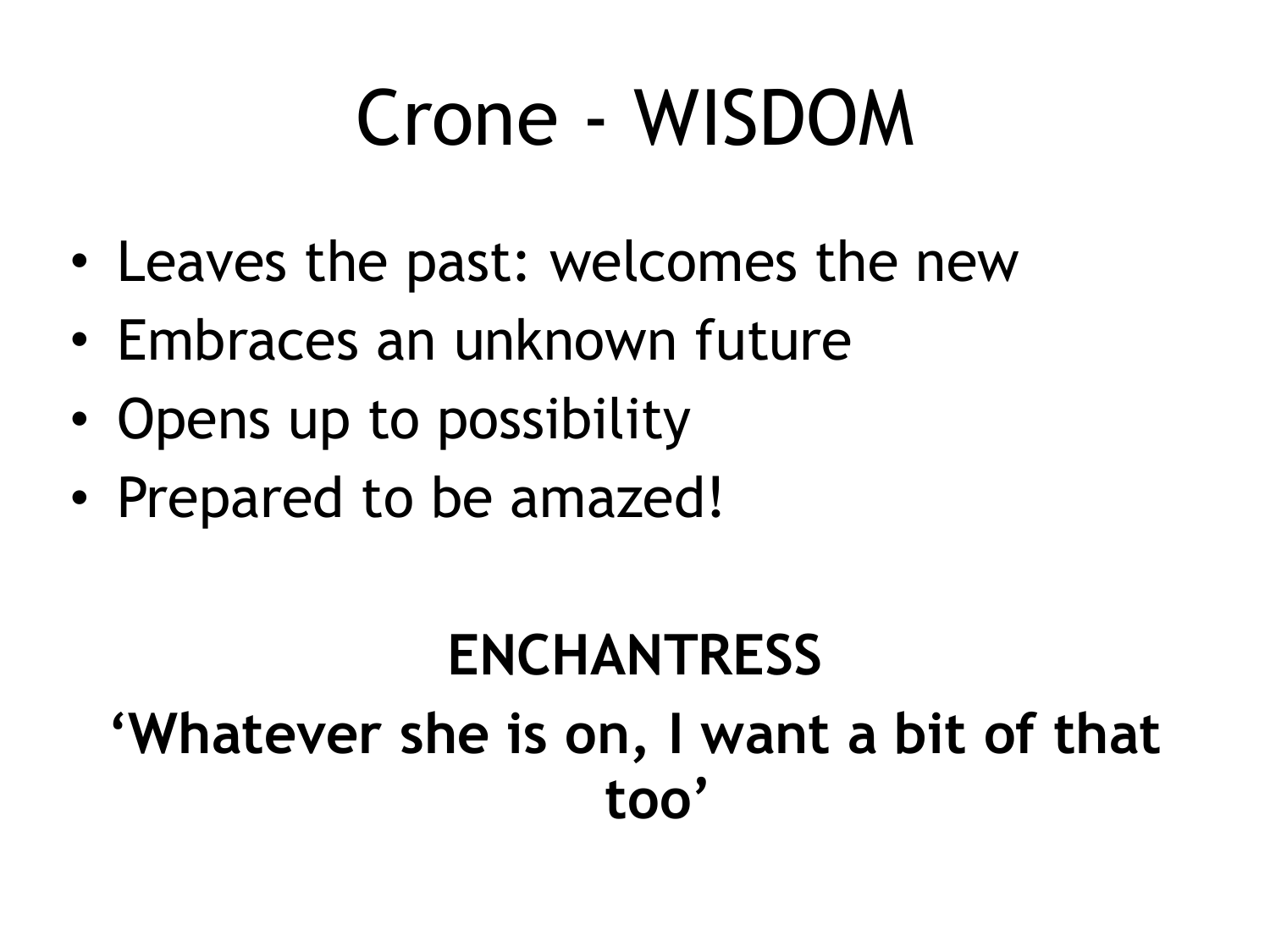#### Queen - BALANCED

- Blessing and blessed
- Committed and caring
- Strong and loving
- Trusting, playing, free, birthing mission, in connection, strategic, wise, balanced

#### **SOFT POWER**

Charismatic, magnetic, attractive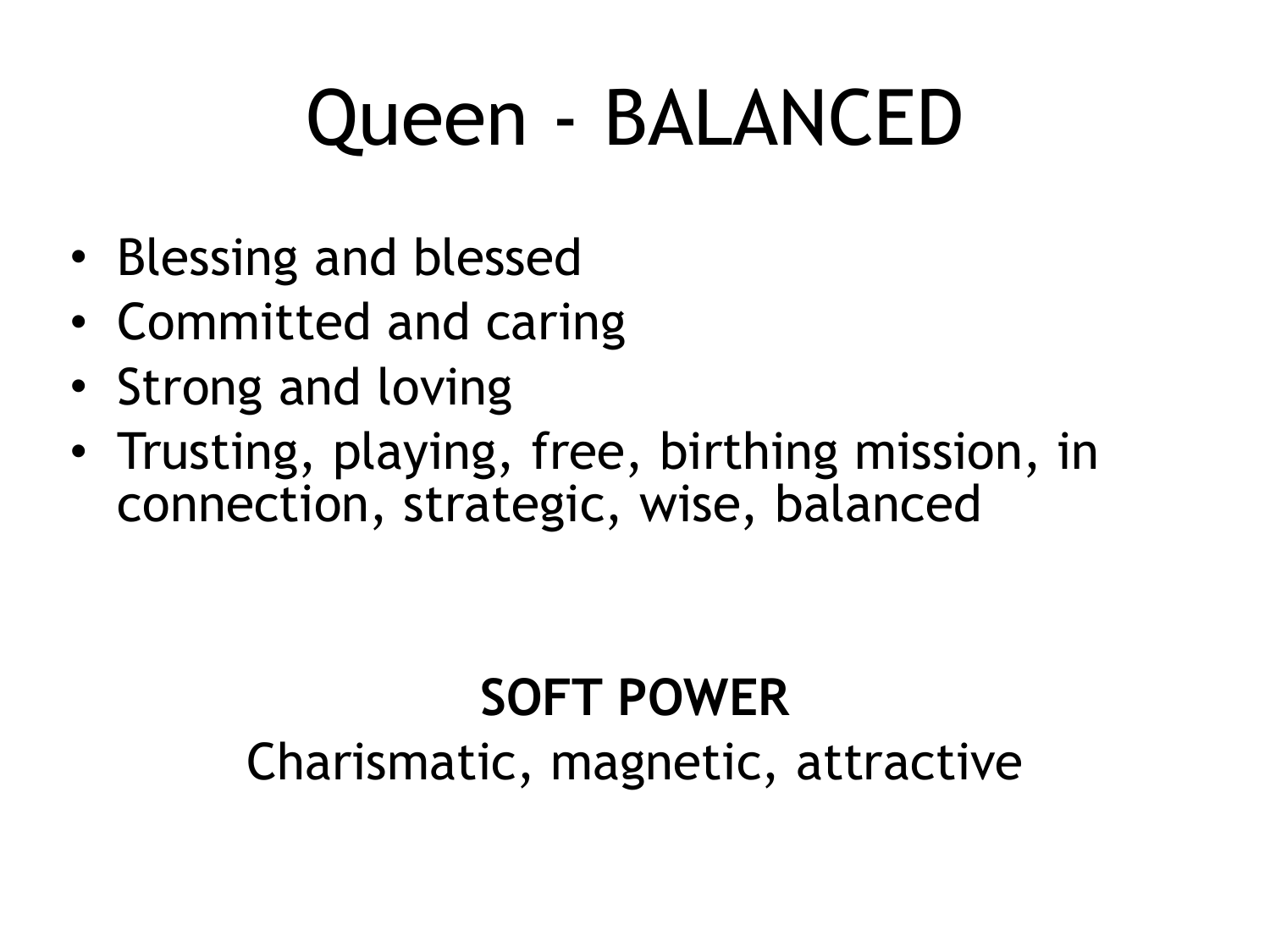'We are strong and loving women, we will do what must be done. Knowing, growing, changing, healing: we can do what must be done.'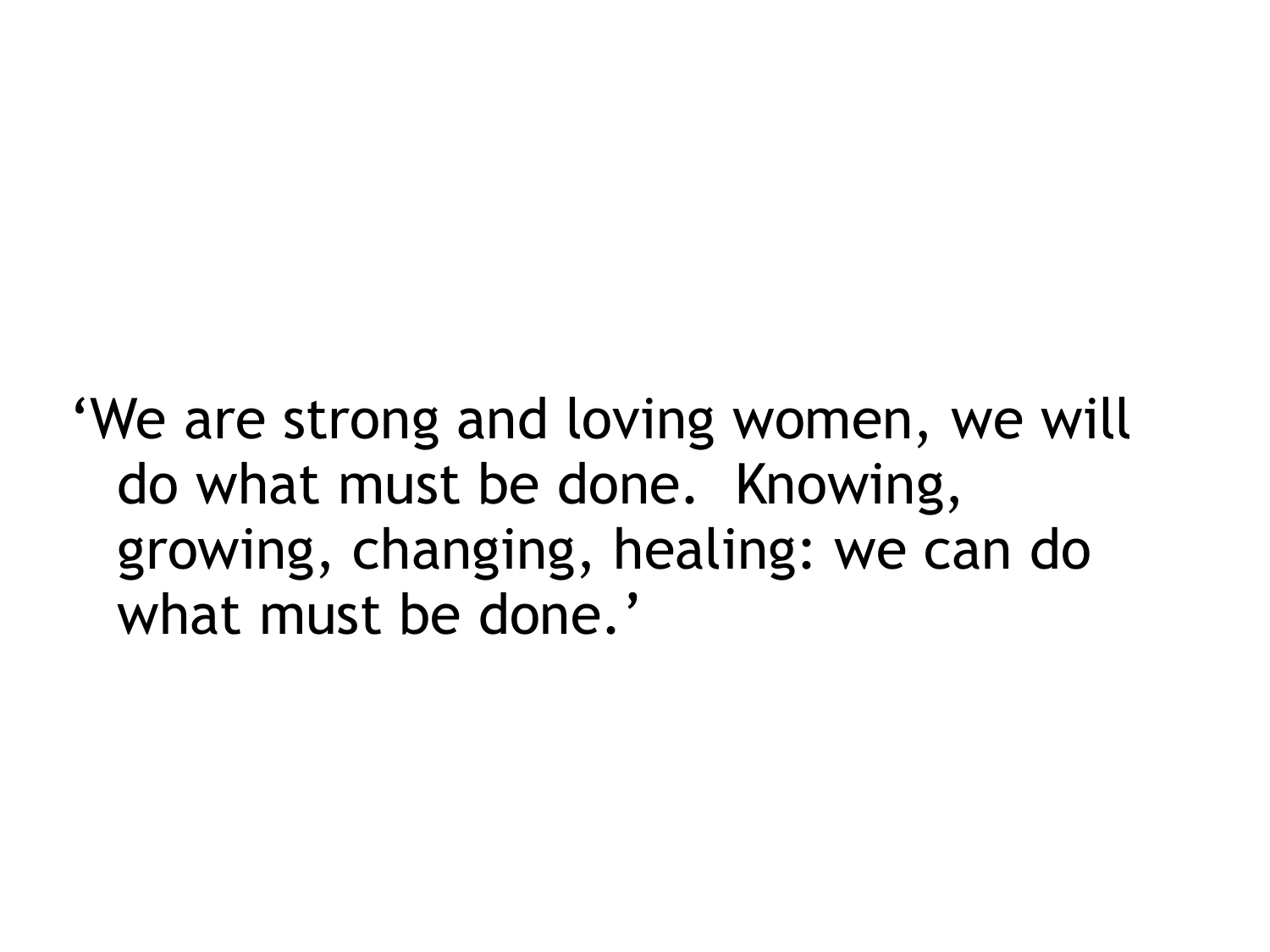#### **TOWARDS RECLAIMING ABUNDANCE**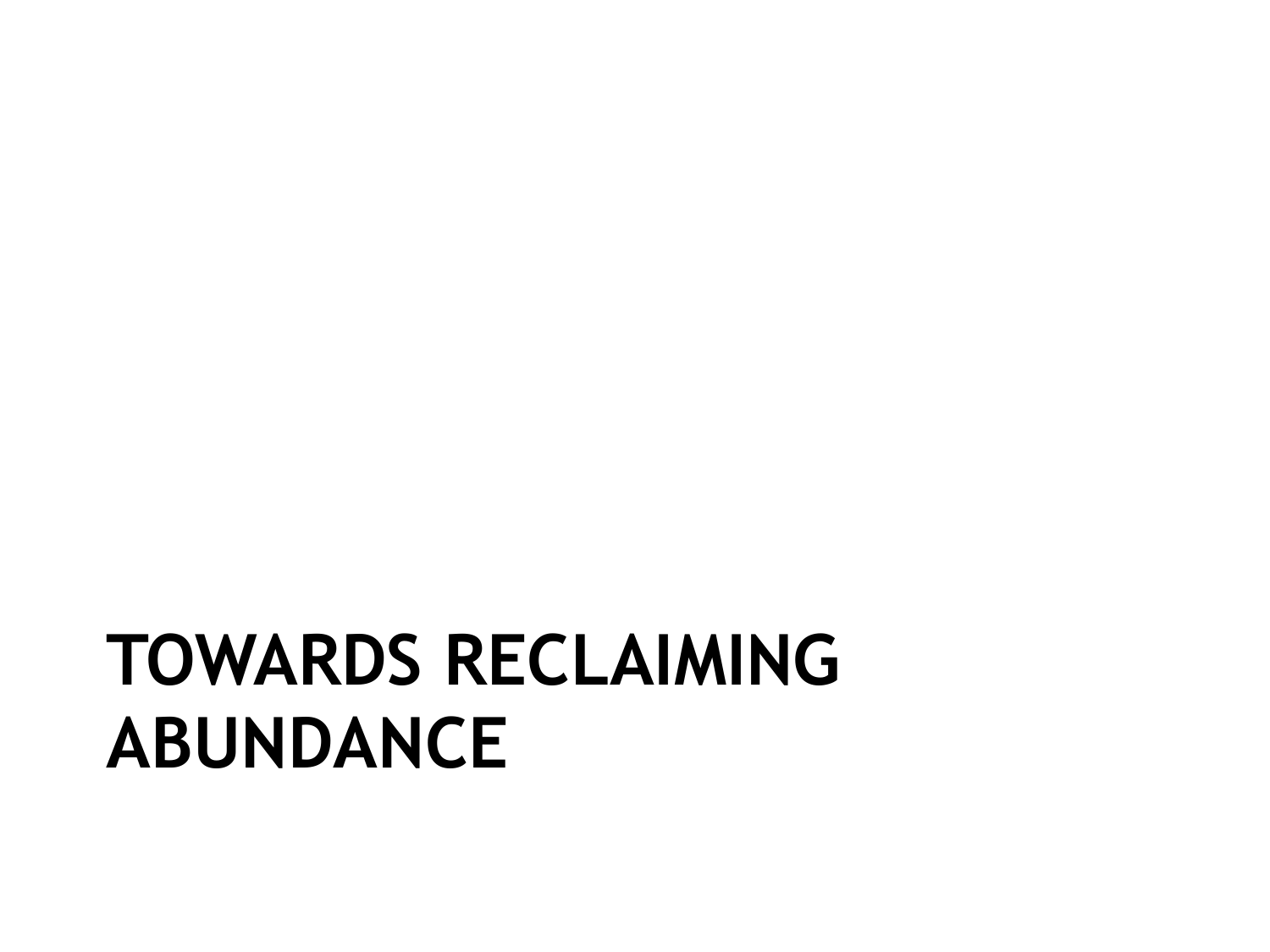#### McGraw Hill man

[www.youtube.com/watch?v=9Y3DDqmGizc](http://www.youtube.com/watch?v=9Y3DDqmGizc)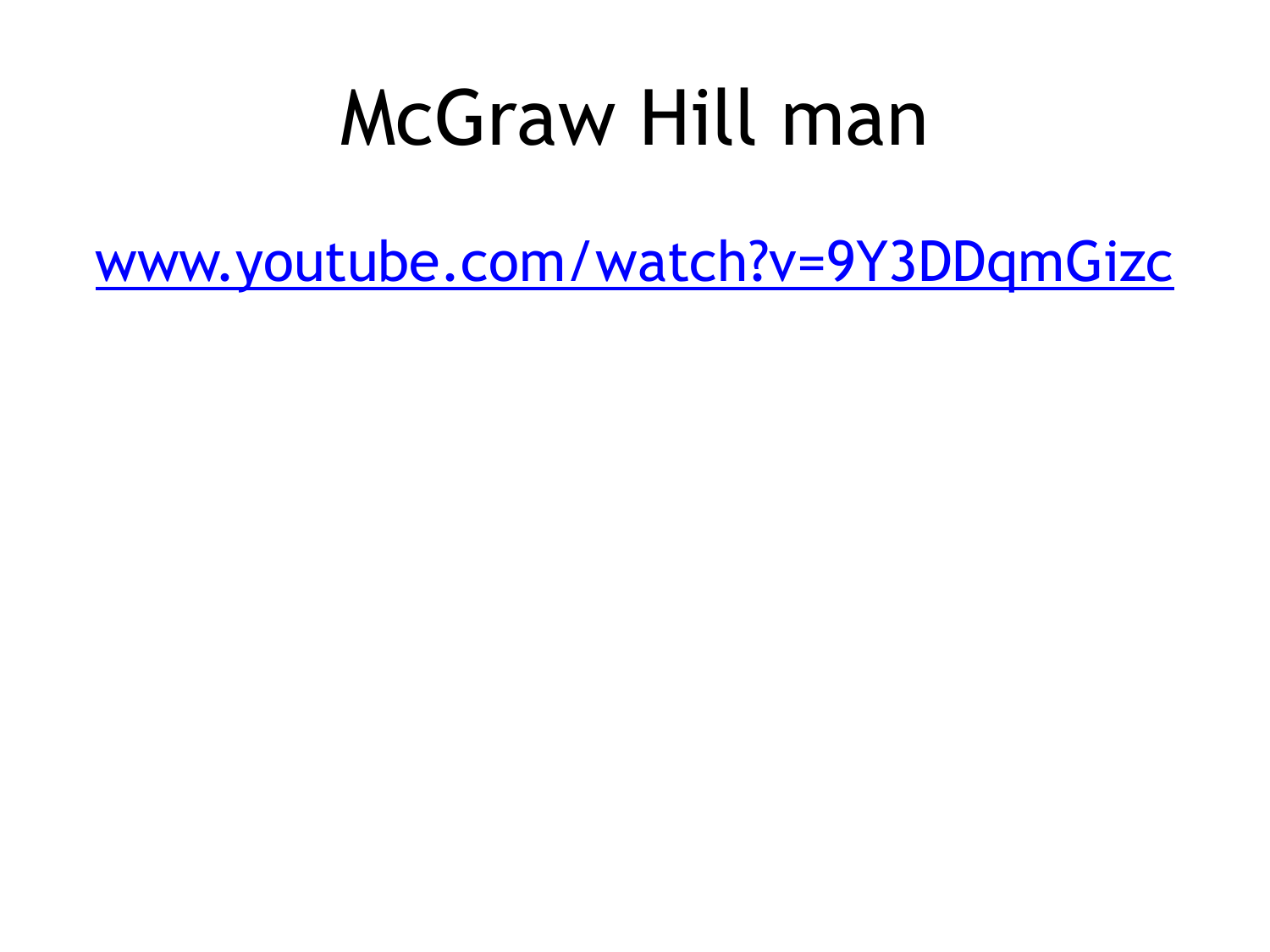## Why do we do what we do?

- NOT about 'wounded healer'
- NOT about 'community'
- We give workshops
- We sit in circle
- To empower and enable the TRUE feminine in today's world and culture:
	- strong AND loving
	- Intuitive
	- soft power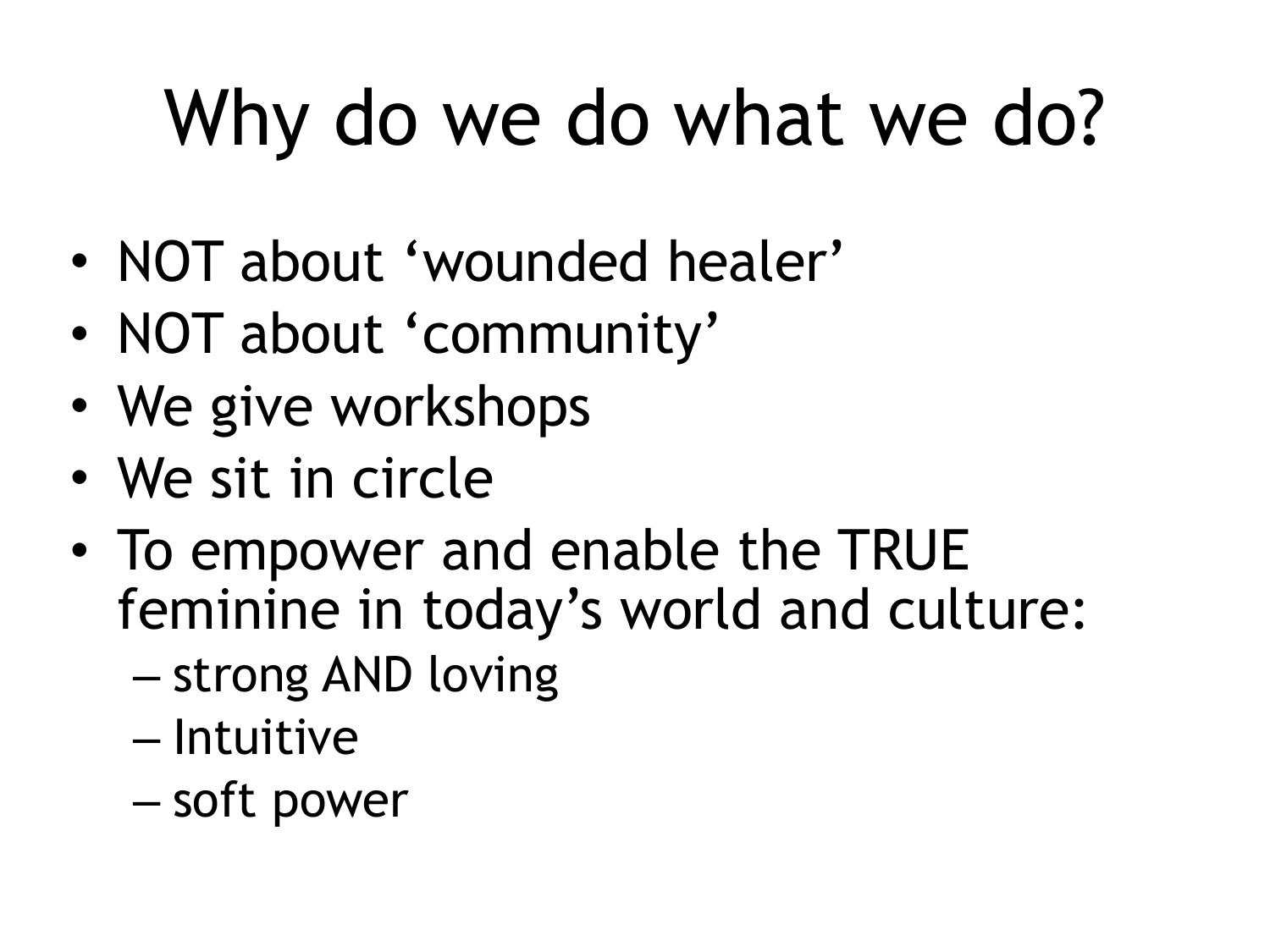#### Business model

- Member get member
	- 64% survey respondents are WW 'promoters'
	- but lack basic tools
		- Positioning
		- Website
		- Business cards, leaflets
	- support, incentivise, reward
- Membership fee and benefits
	- circle
	- staffing
	- trainings
	- Business directory
	- Blog, articles, books etc

**CHAIN OF KINDNESS For the women yet to come**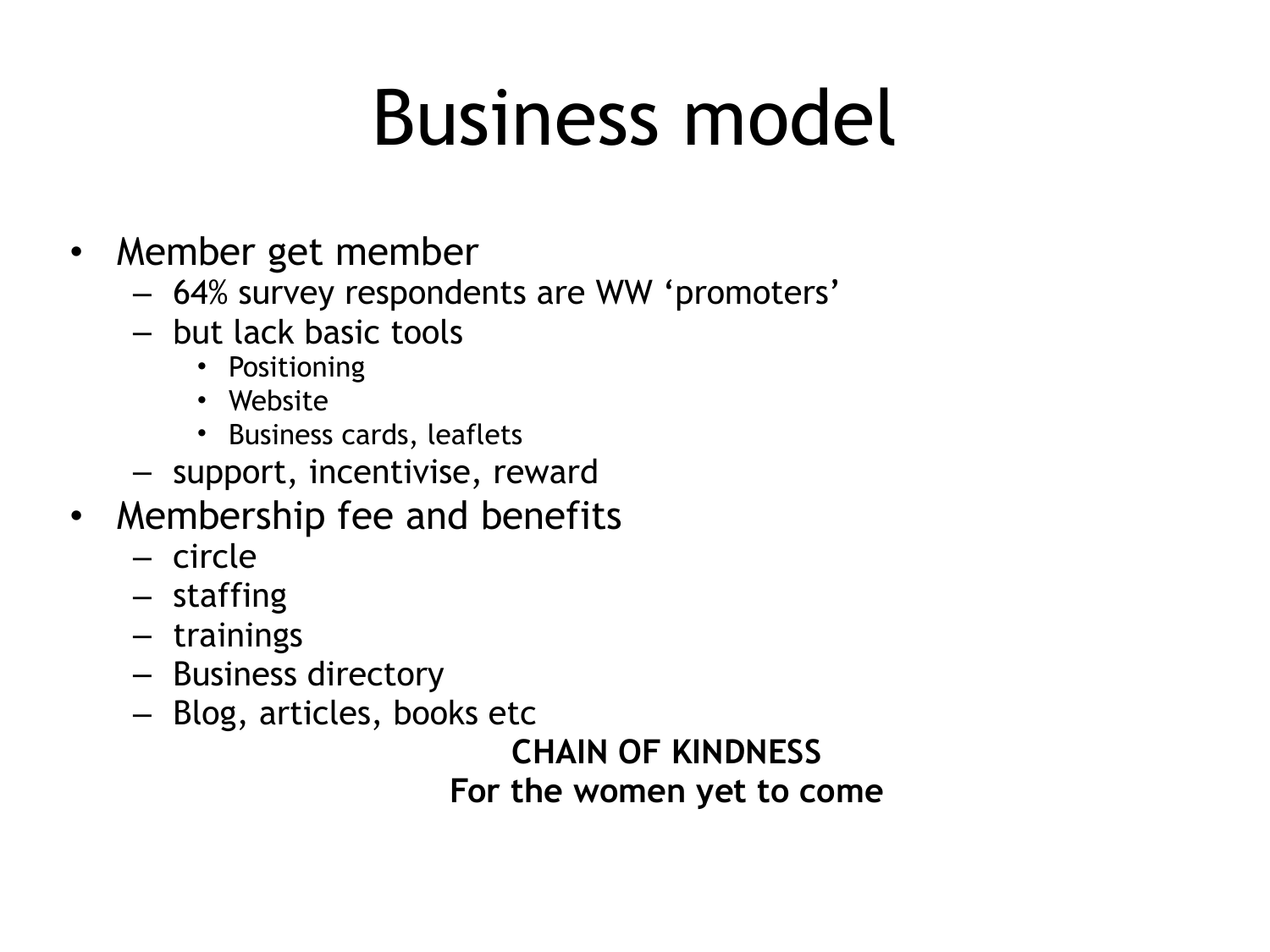#### Recruiting women - survey responses

' Give me a magic phrase that never fails.'

'You could send me an up to date description of your weekends including dates, and<br>times, with prices and bursary info and ask me to forward it to my friends. Also, if I send you a direct communication and you take the time to directly reply, I feel met and acknowledged. This helps me to feel like reminding myself how good the weekend was and telling all the women I know. Also, a contact for them to call or email for 1-1 info would be very helpful.'

'More after care (e circles)'

'Have Open circle ideas and information/plus someone to take it under their wing.'

'The recent testimonials have been brilliant, and 'non woo-woo' enough to share with people who have never done personal development work and are unfamiliar with the language. More of those please! Also if we had a blog part of our website as WWI does, when we share the testimonials we would be taking people to our website to explore more.'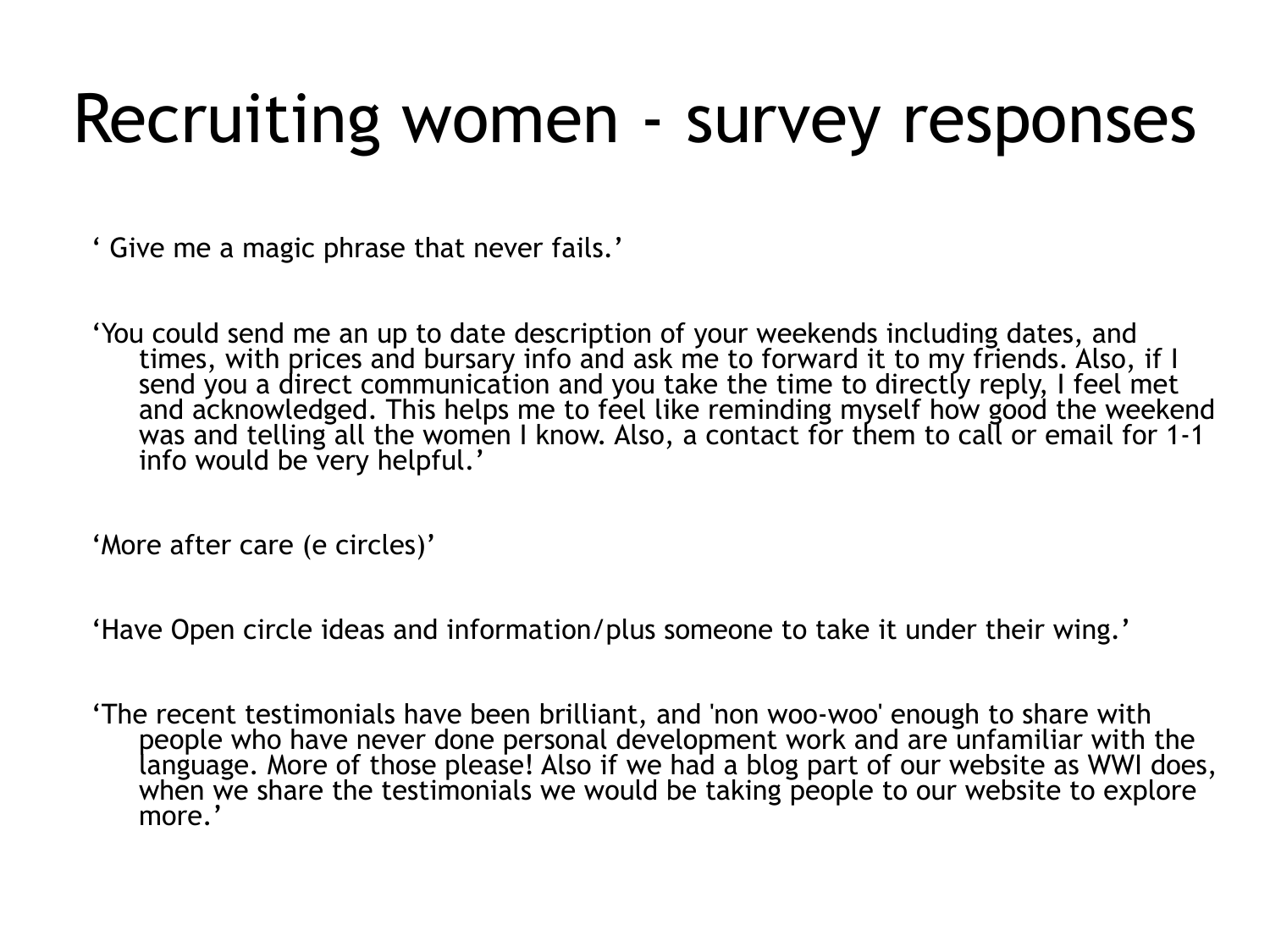#### Management

- Strong desire for leader/president
- Steering circle modern feminine matrix management
- Ideally 5 'directors', for example:
	- Communications, sales and marketing, website
	- Product and service development (incl train the trainers)
	- Bureau: finance, legal, governance, data, policies
	- Project management
	- Circles and community care, regions
- Equal status
- Interconnected support circles (task oriented teams)
- Inter-dependent

#### **Only as strong as the weakest link**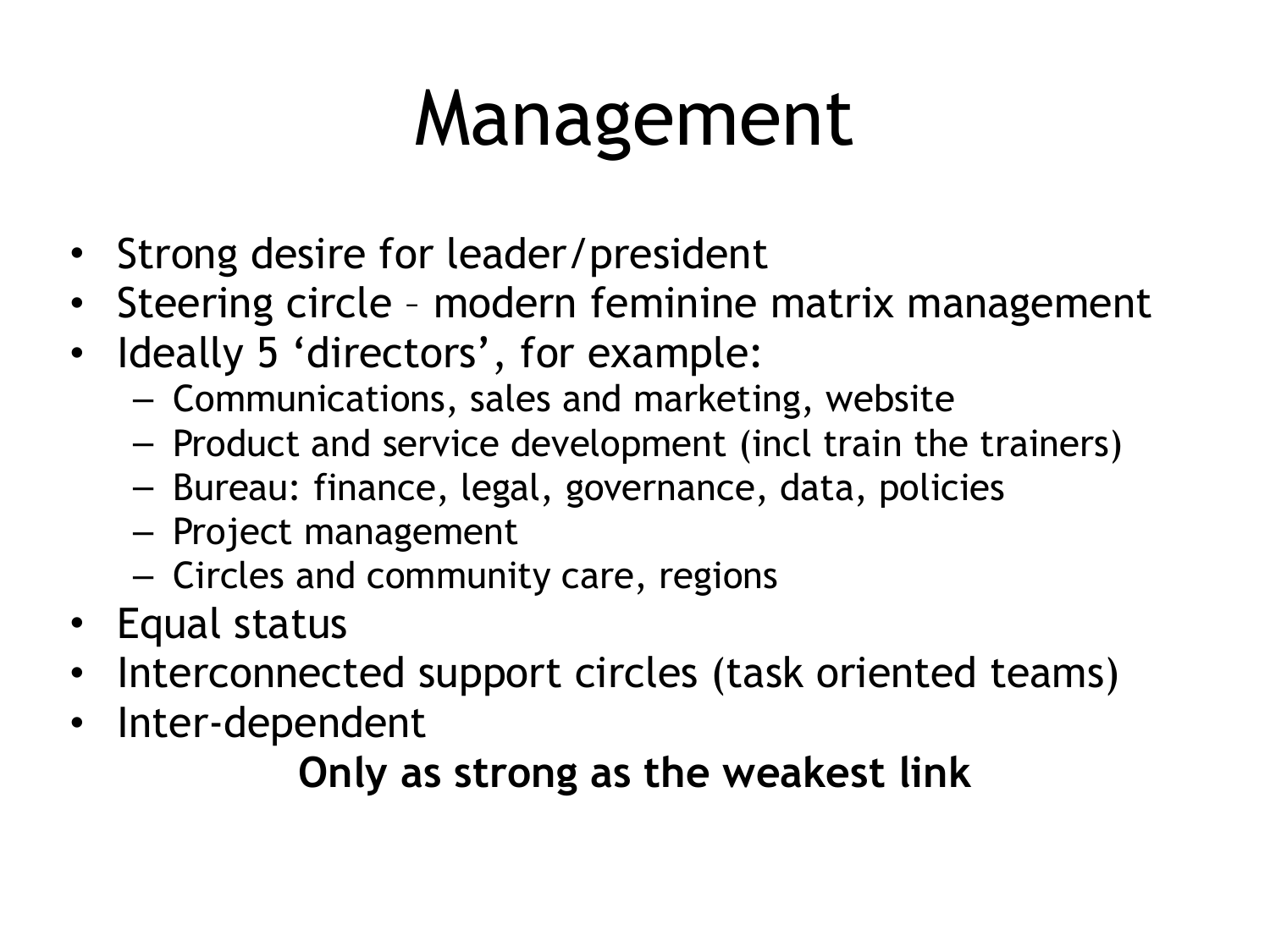#### Sacree Femme! Executive

- 6/11 women: shadow, support, hand-over
- meet regularly
- posts held for 2/3 years
- Chair must have previous committee role
- Steering group (3)
	- Chair (holds PIES energy, organisation and overall management, outside representative)
	- Treasurer/finance (2)
	- Secretary (legal, minutes, database) (2)

- Weekend co-ordinator (logistics, site)
- Registrar
- Staff co-ordinator (2)
- Supplies/paperwork/stores (2)
- Matrix of 30 women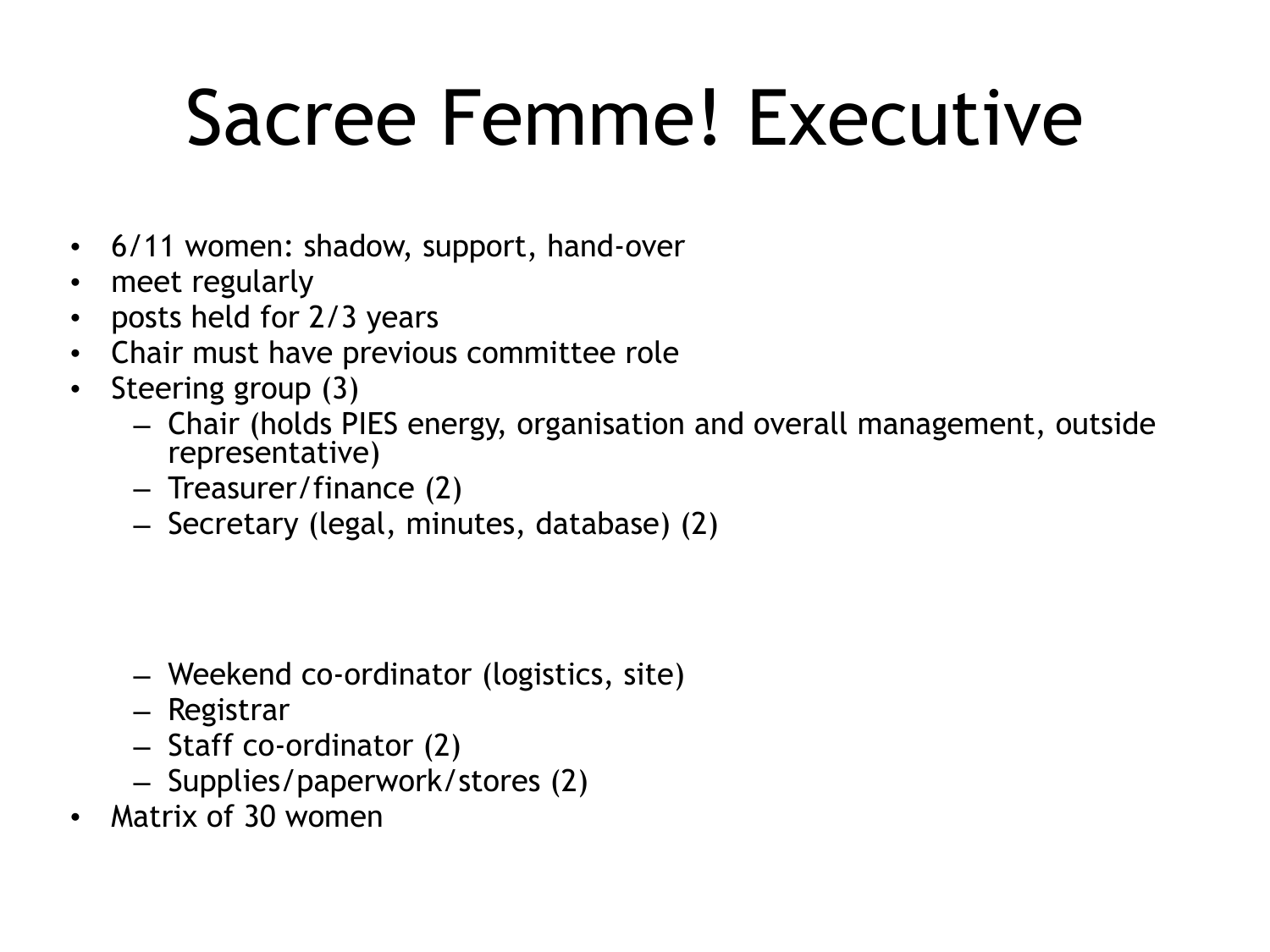#### Sacree Femme!

#### **Working groups**

- Open circles
- Communications (website, newsletters, social media, mailings)
- Celebrations co-ordinator (F, CH,B)
- Co-ordinator guided circles, links, new circles (2 women)
- Transition circles
- Translations
- ODST co-ordinator
- Fund-raising co-ordinator
- WEW co-ordinator (3)
- WW2 co-ordinator (2)
- Setting up secure forum/blog (2)
- 5 Free electrons timely support to any woman who needs help
- Wise woman strategic issues, experience
- MKP link
- Belgium representative
- Response to contact emails
- Auditors (4)
- Webmaster (2) new features, maintain website, FB check in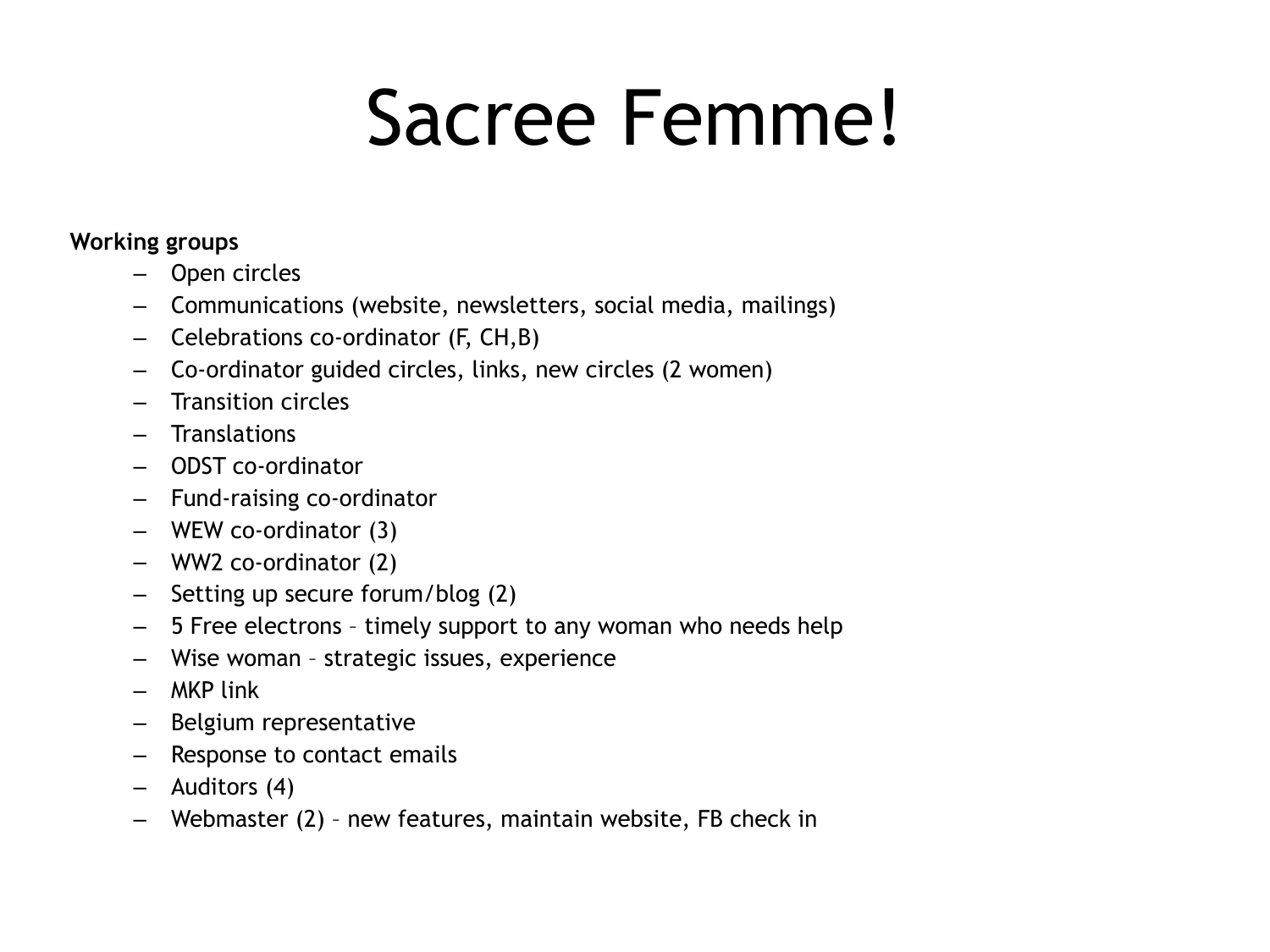## Regional organisation

- Spread the work and the energy – MKP model and Transitions Europe
- Local recruitment and community care – cf Sacree Femme! WW Germany
- Circle management and training
	- Empower local 'wise women guides'
	- Utilise FiT and TL women
- Local honouring (with MKP)
- New venue/s
- Succession planning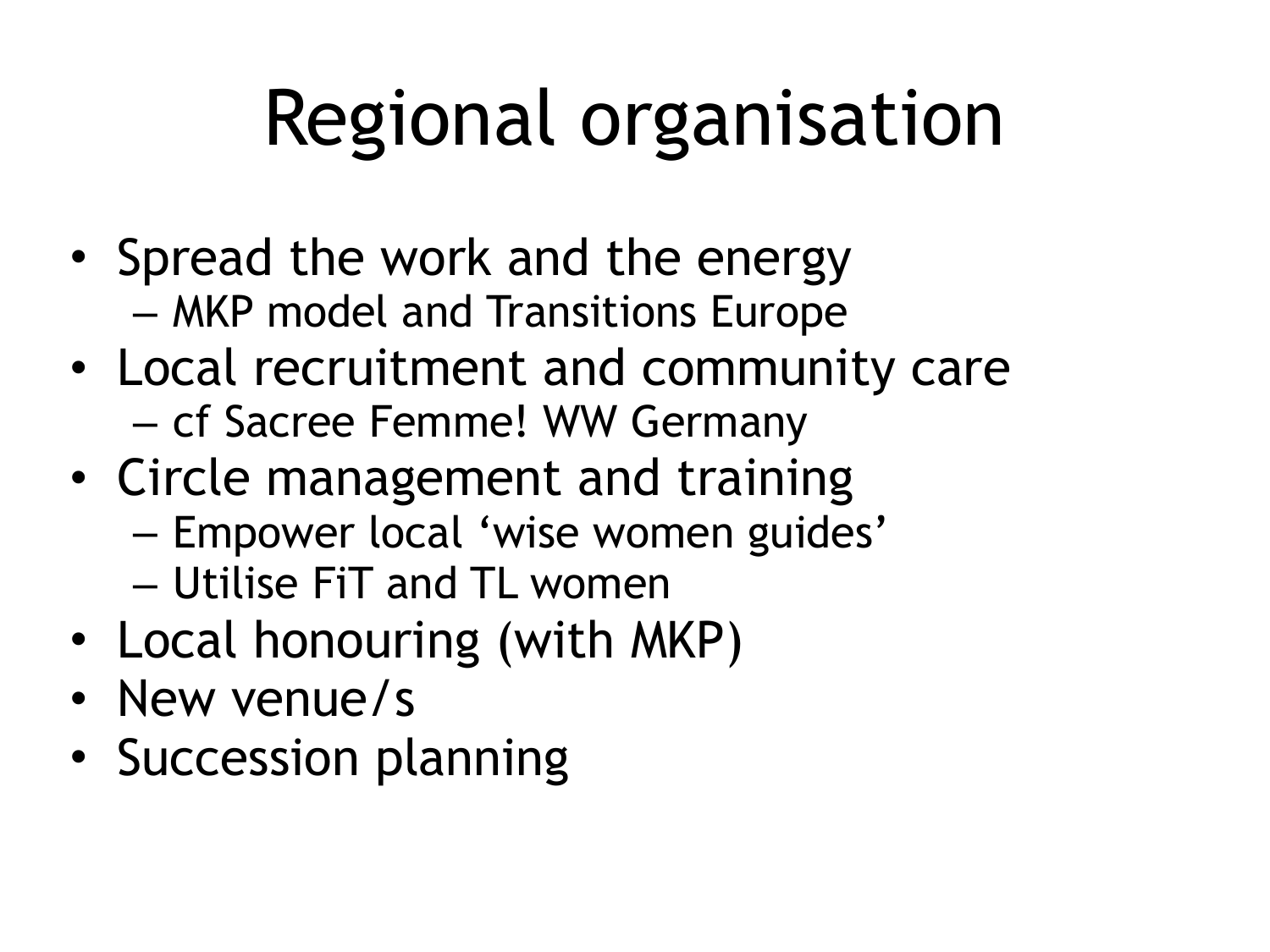#### Product: Circles

- MY circle: powerful, perceived 'pod'
	- Confused and FEARFUL about 'open' circles
- 52% survey respondents NOT in a circle
	- 32% no circle close
	- 29% would like to join
	- 18% would like a virtual circle
	- 7% not interested
- Open guided and unguided for uninitiated and initiated women
	- WWI FACs and FITs on a regular basis open their homes
- Guided circle training and Circle 'tune ups'
	- 'this aint no book club' Mirabai Galashan
- Transition calls model for virtual circles (one exists)

#### **MEMBERSHIP GROWTH OPPORTUNITY**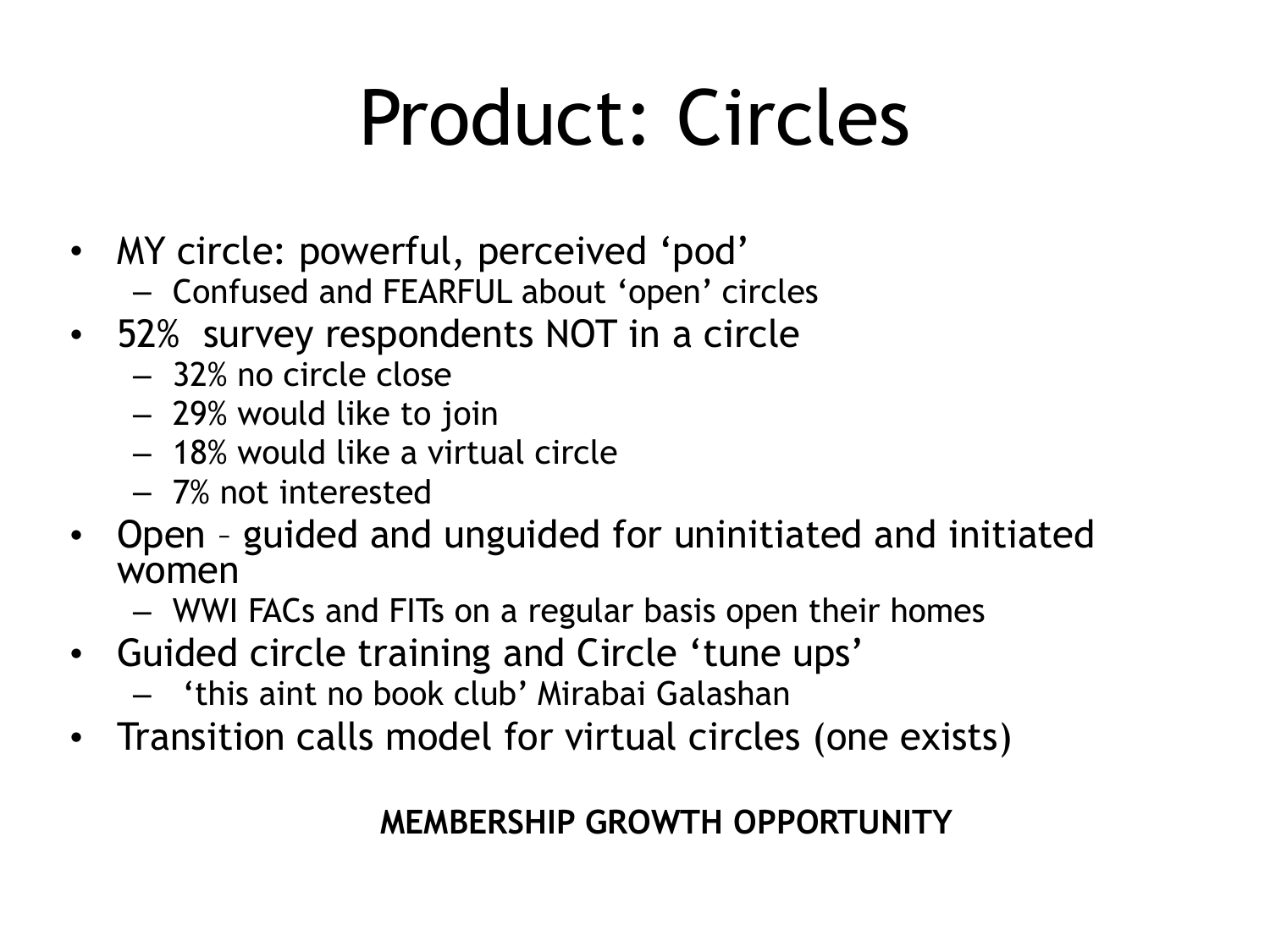#### Product: Weekend

- BIG step 'leap in the dark'
- Create excitement through 'recruitment windows', FB events
- Collaborative recruitment eg WW Germany
- Quality attractive venues spread across UK
	- Principal Hayley
	- Conference Centres of Excellence
- Welcoming, abundant energy
- Staff priority: member get member
- Strong, loving role models
- Community energy and events
	- Honouring: regional, MKP
	- What next timetable of events?
	- Confident attitude (take it or leave it)
	- Follow up
- 6 month window of opportunity
- More feedback
- Chain of kindness: annual membership/'repayment' of bursaries/contribution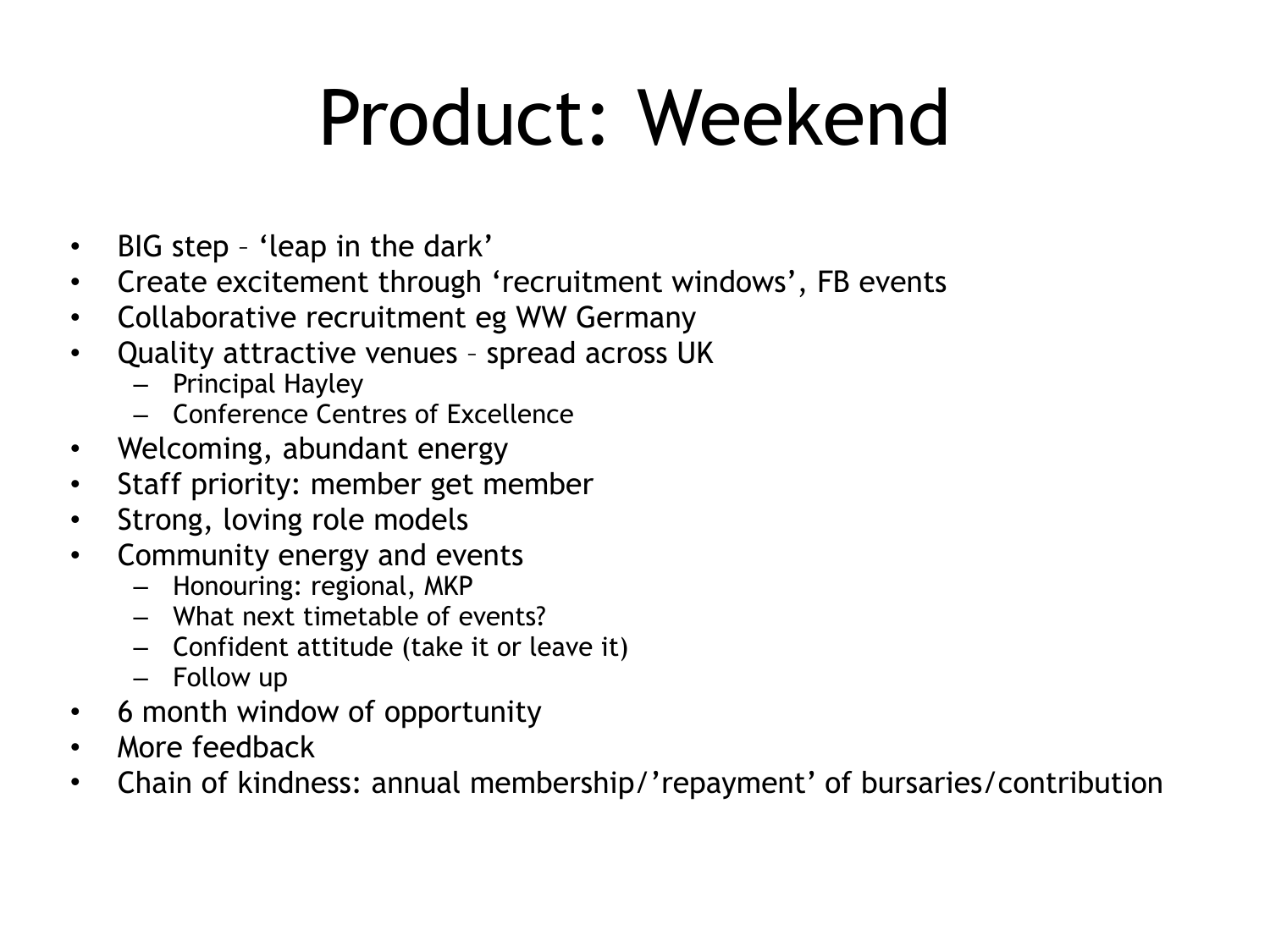#### Further products - survey responses

- 83% ODST
- 76% circle training
- 67% Skills workshop/WEW (vs 23% total)
- 57% Wholeness/Level 2 (vs 13% total)
- 60% Honoured
- Would consider:
	- 18% ODST
	- 22% circle training
	- 27% Skills workshop/WEW
	- 38% Wholeness/Level 2
	- 61% Authenticity (33 women)
	- 61% Heartfulness (34 women)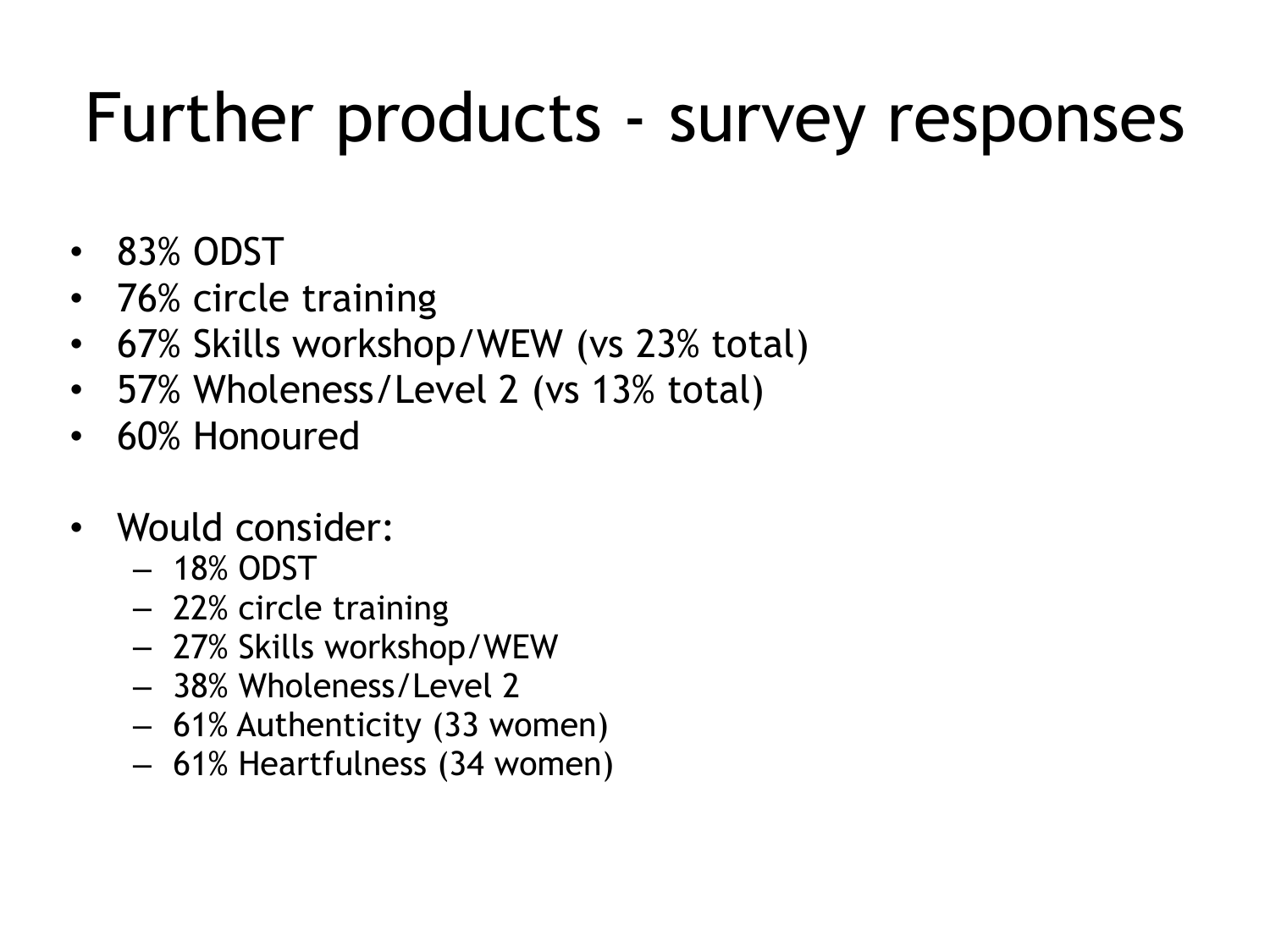' Something around becoming an Elder and the wisdom that comes with it? Something around 'the Change of Life' - not the menopause, but the changes that happen in thinking and feelings when children grow up and leave, the new relationship you find being with a partner during this time, the difficulties of aging parents, their health and losing them etc. etc. I have also seen recently a request for a Mothers and Daughters workshop.'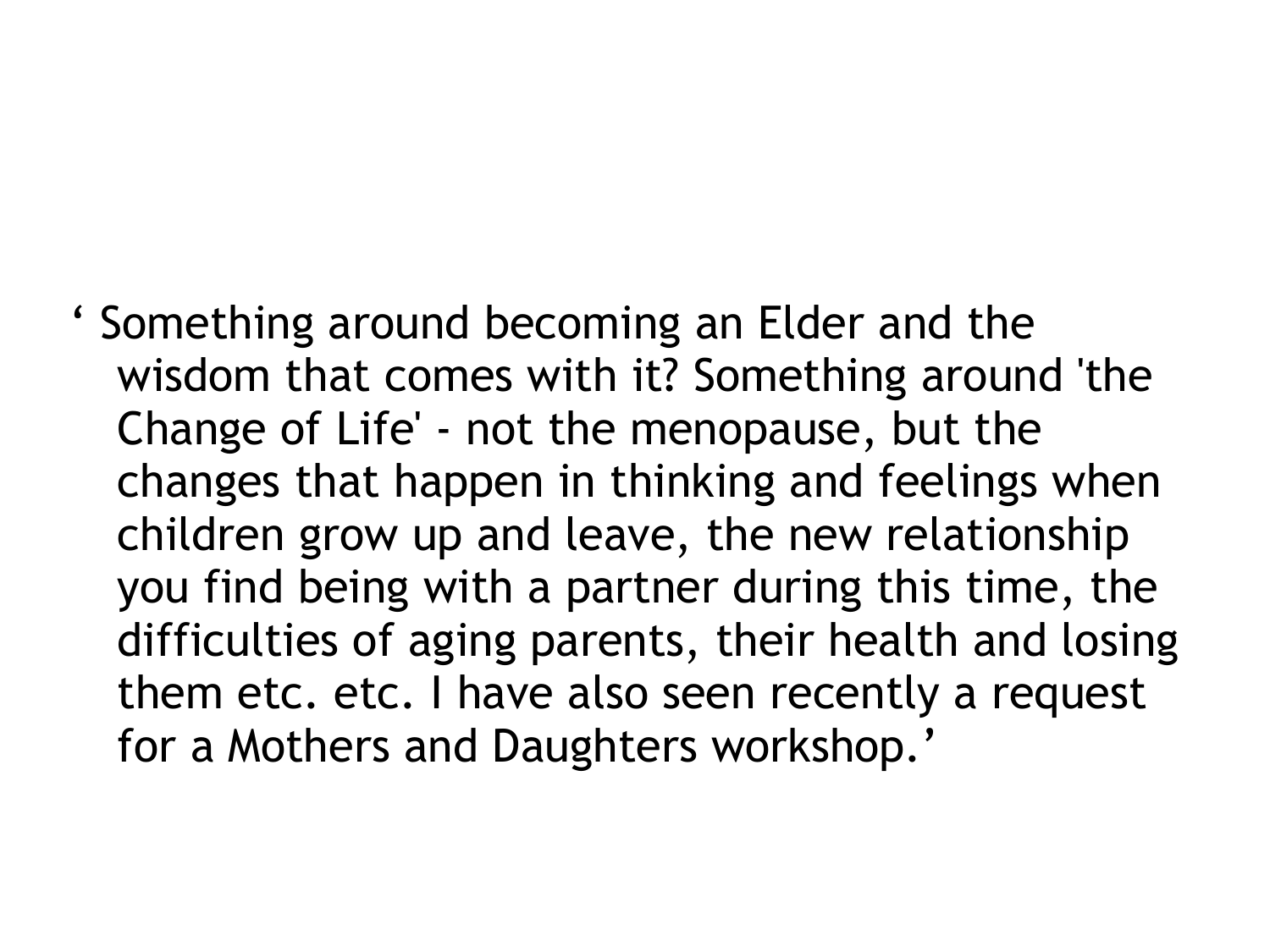## Pricing

- Review
	- business rates
	- 'contribution' rates eg young women/students
	- make more transparent?
- Role of membership sell more effectively, DDR
- Staff contribution does not cover costs
- Bursary limits staff and participants
- Fund-raising
	- Business directory, fee and % contribution
	- Gift vouchers
	- FR beyond weekend and community events
	- Online shopping: WW music CDs, made items, % contribution
	- Shopping list/targets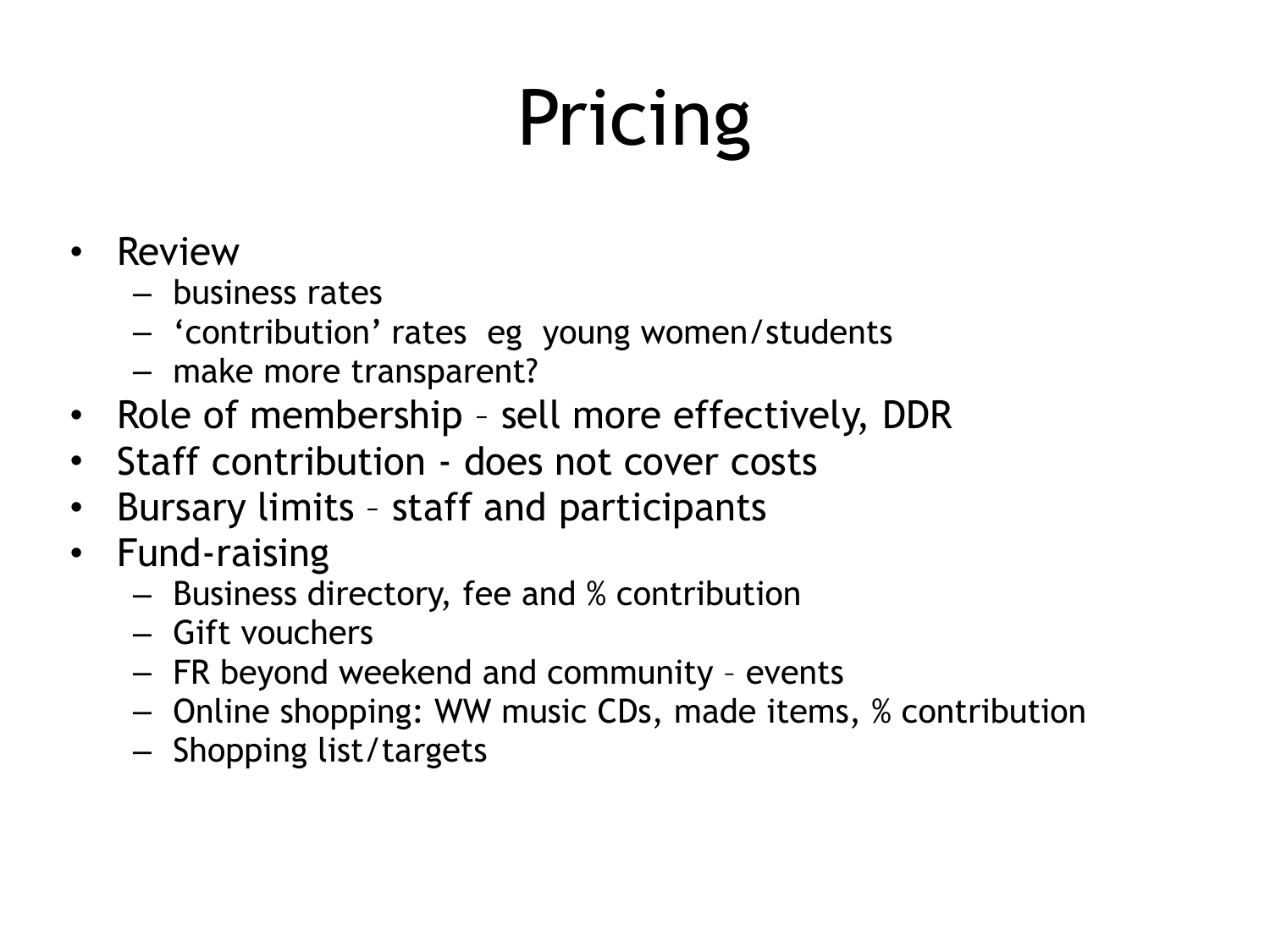### Communications- 12 steps

- **Clarity**
- **Connection**
- Content
	- high quality, well thought out, inspirational
	- intelligent strategic even email subject line, meta data
- Consistent
- Call to action
- **Conversion**
- Class integrity, outstanding customer service and policies
- Contribution what do we GIVE ?
- Community network of like minded people
- Continuing education: stay current, new tools
- Commitment takes a lot of work to get this right
- Calendar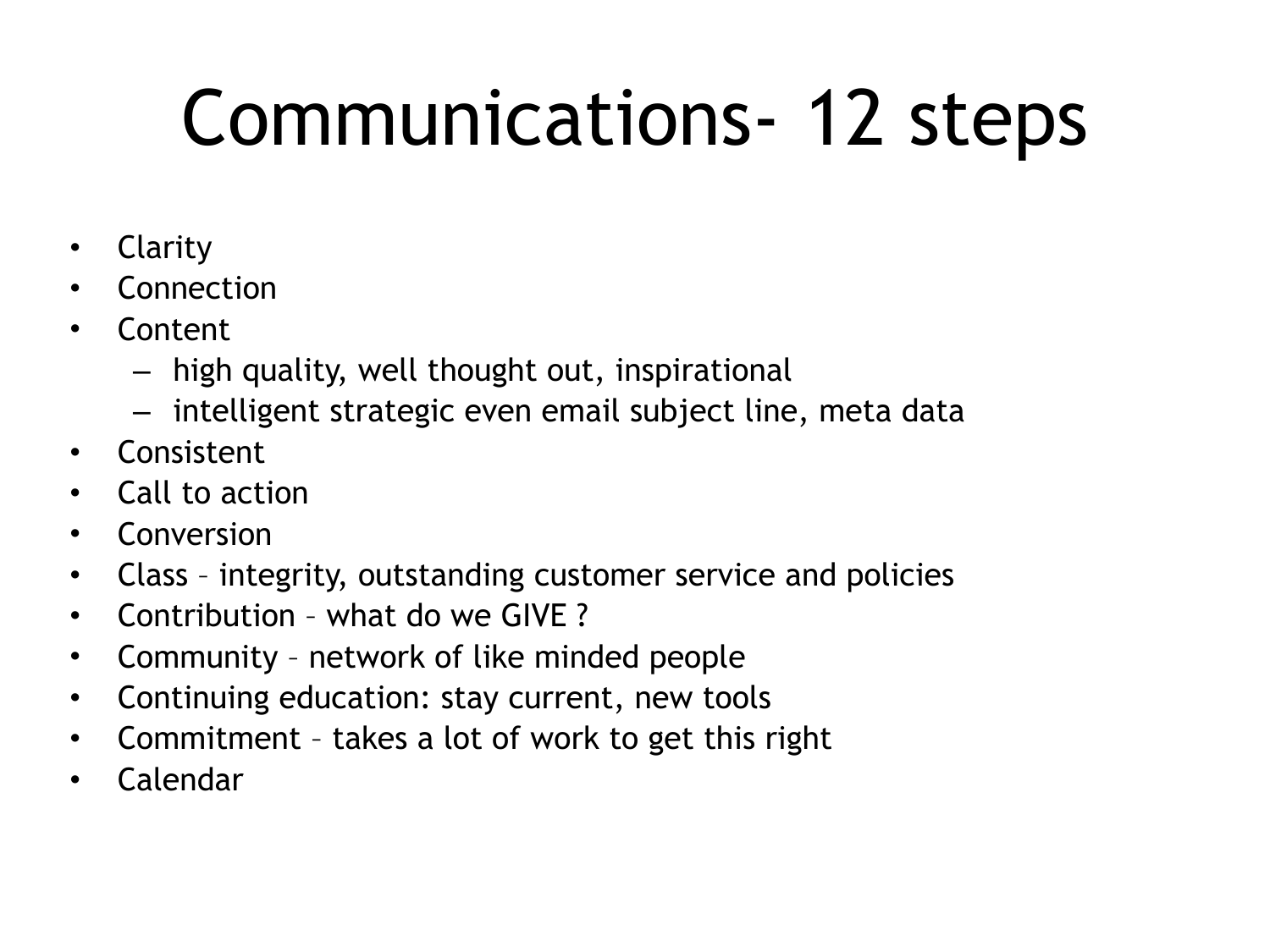#### Positioning

#### KNOW yourself: be the BEST you can be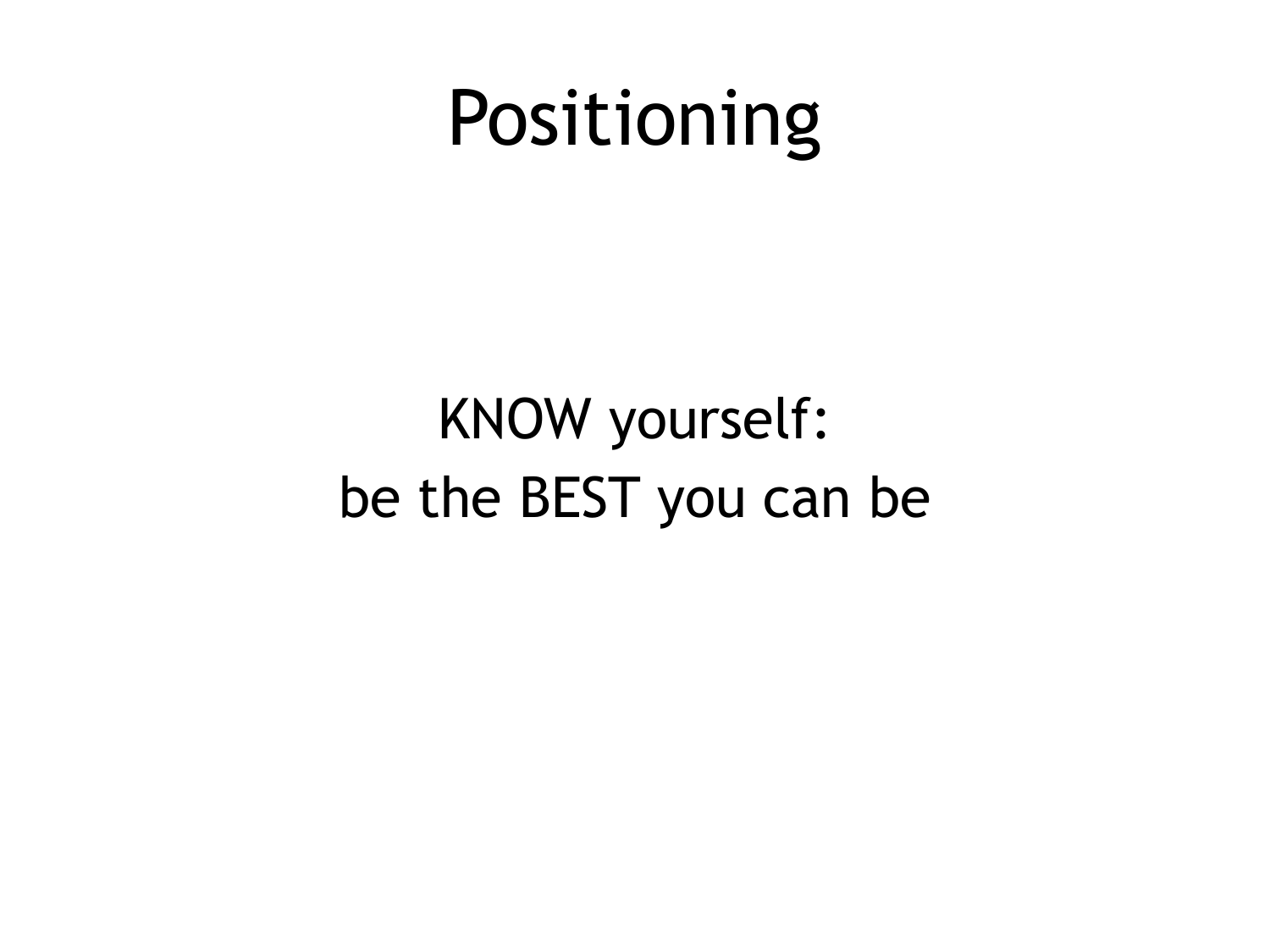#### Website: brief

#### • Domain name:

'I would recommend going for womanwithin.org.uk brand for consistency with the US. Also buy woman within.net and woman within.uk if they are available. It doesn't cost much so you might as well buy it now even if you change your mind later. *SEO consultant*

womanwithin.org.uk 2 years for £6.98 womanwithin.email 2 years for £39.98

- -
- womanwithin.com £335
- Creative
	- follow WWI template
	- anglicise
	- share content including blog
- Functionality and CRM develop urgently
- Pro-tem: close TE, refer to womanwithin.org + UK contact emails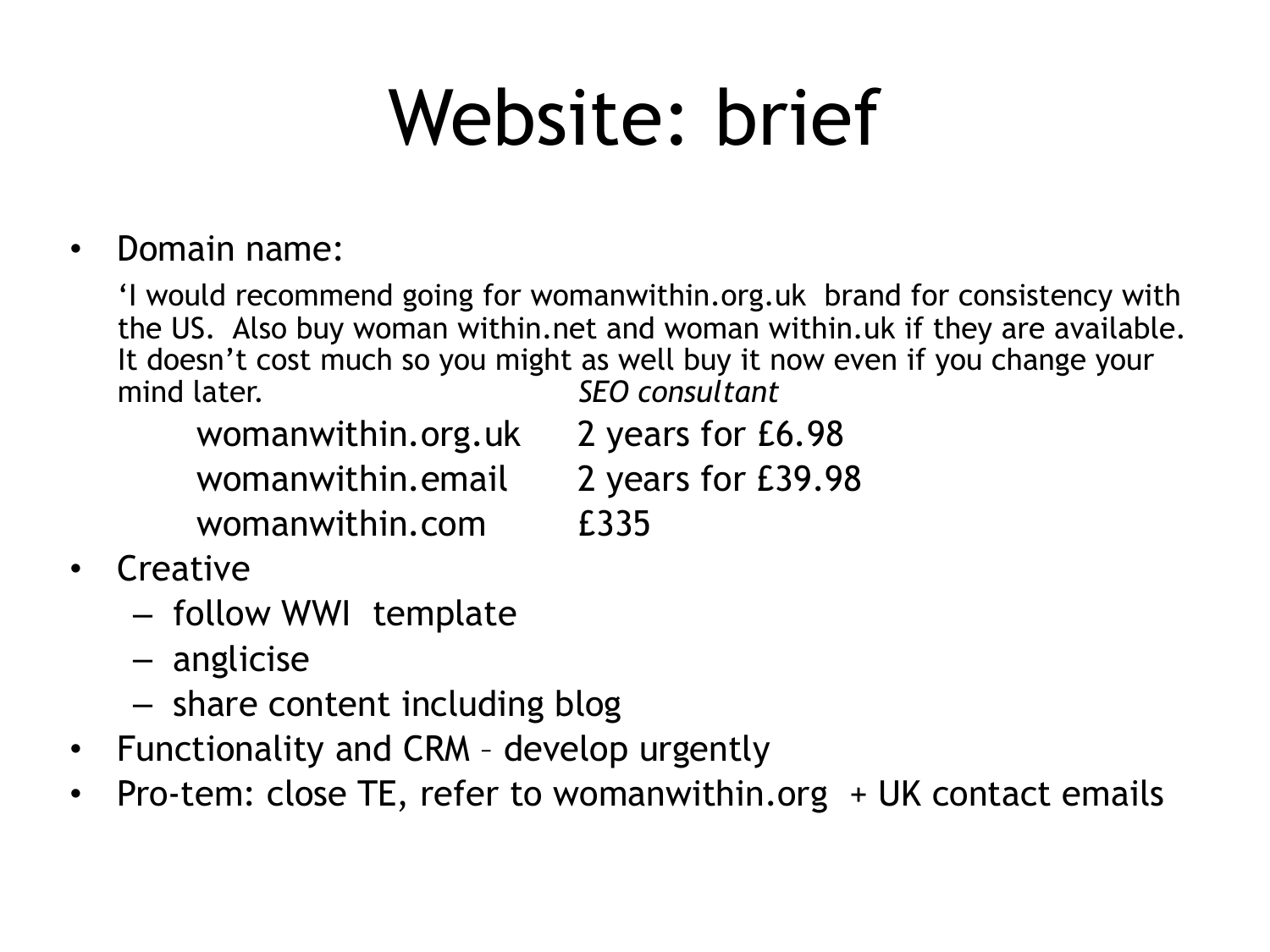#### Database: brief

- Back office
	- Set up CRM
	- Integrate with social media
	- Integrate with accounting
	- Integrate with registration for all courses
- Support marketing communications
- Online software subscriptions
	- Nimble (best for integration with social media)
	- Accounting/book-keeping
	- Survey Monkey/Google Survey
	- Facebook/LinkedIn
	- Hootsuite
- Payment collection
- Website development and integration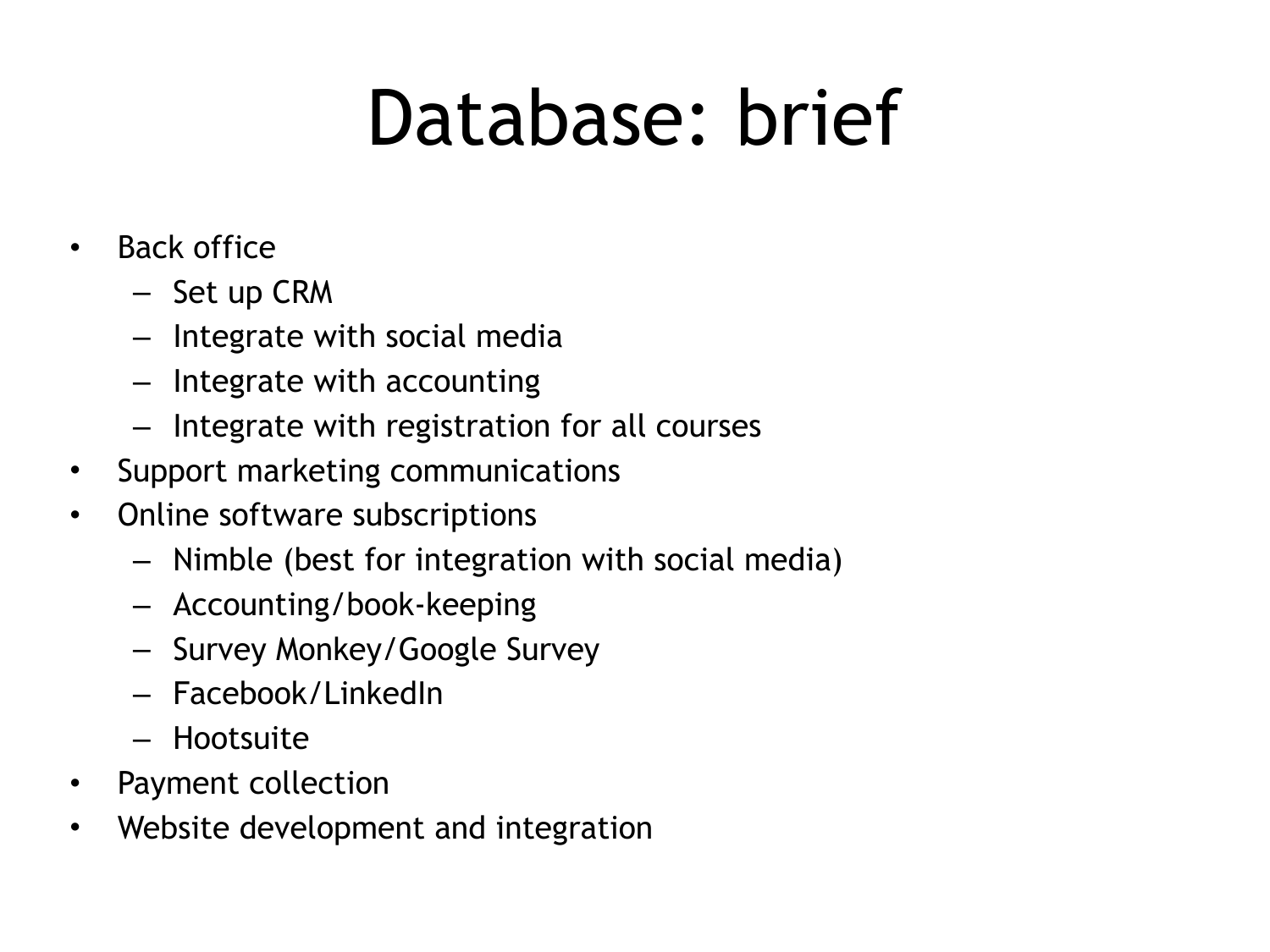### Collateral material

- MKP Spearhead
	- £2500 per issue
	- want articles from WW (and WiP....)
- Speaking Stone
	- worth writing, correcting, editing, printing, posting?
- Modify WWI down-loadable pdfs
- Create editorial calendar for mailings etc
	- Briefing approval system
	- Frequency less important than content
	- Selective consistent use of online tools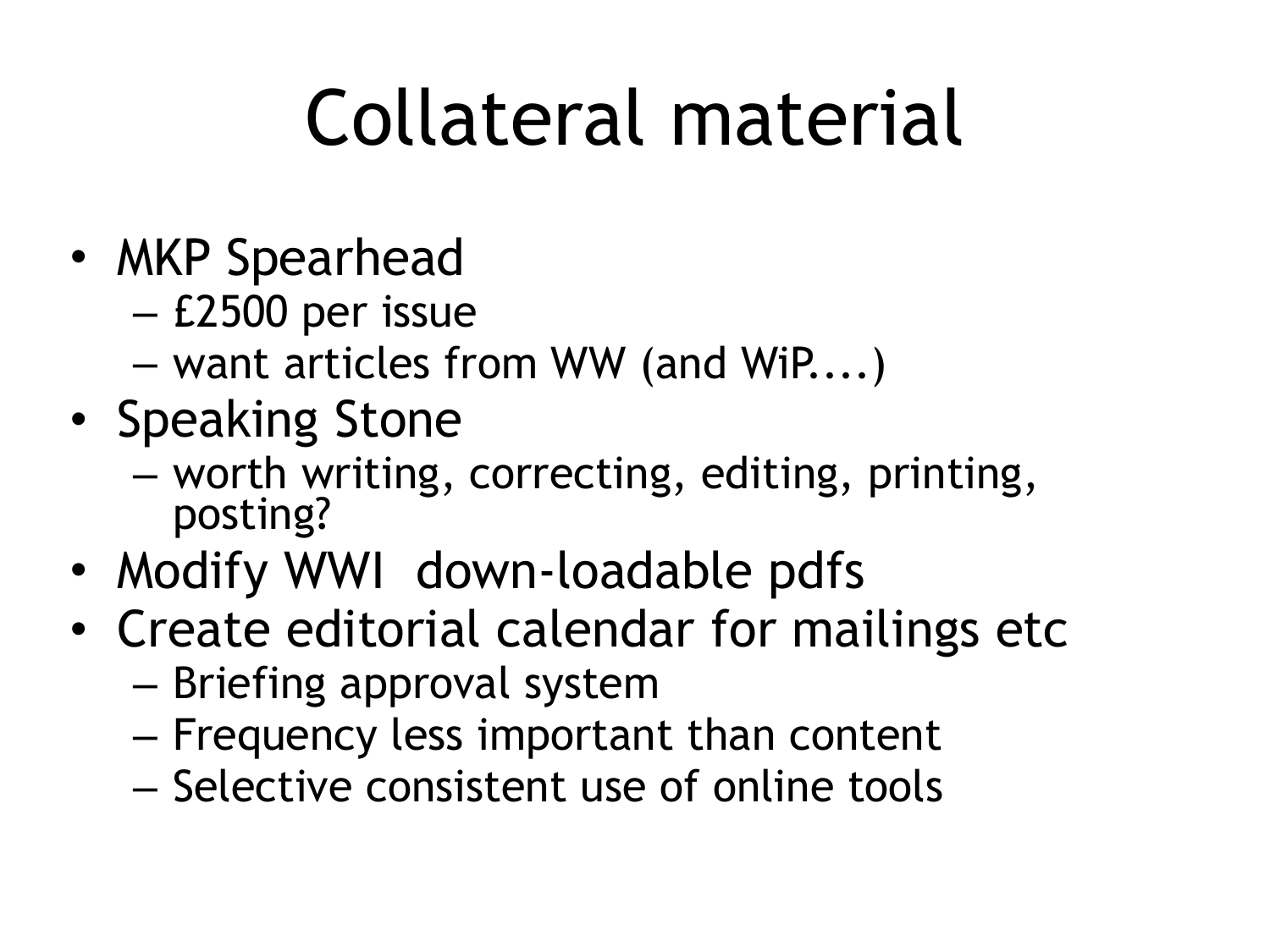### Social media

- Less than half of survey respondents answered
- 23% would NOT give an address
- 'Marmite'
- Facebook most 'popular' – Create 'events' for each workshop/weekend
- LinkedIn powerful cross-reference tool
- Blog 'links' and traffic generator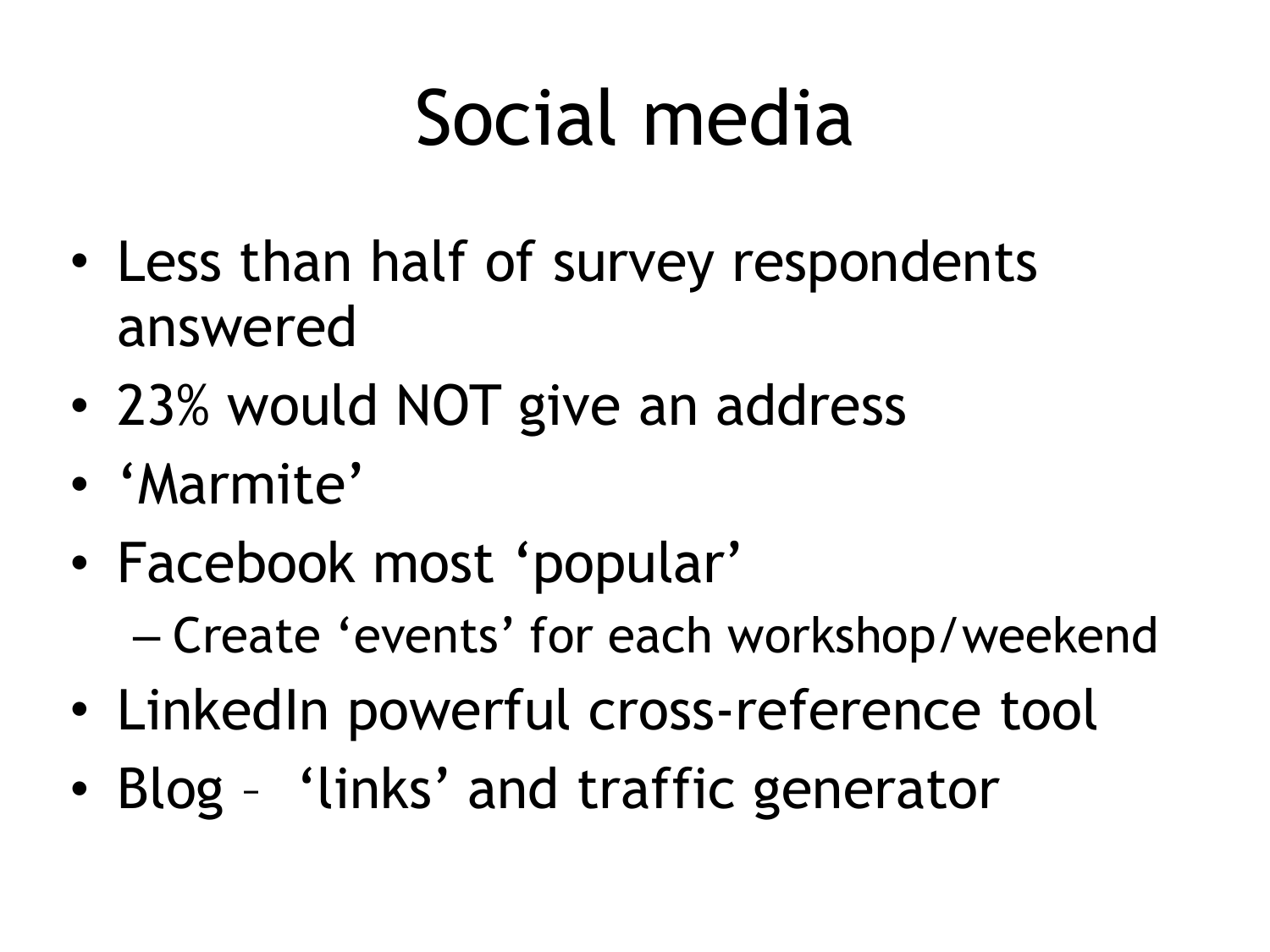## PR and networking

- MKP
- Free aligned directories
	- [www.self-help.org.uk/add](http://www.self-help.org.uk/add)
- Freesheets
	- 'Positive News' Bristol
- Speaking circuit/TED talks
- Business women's networks
- Future feminine force
- 'Charitable' purposes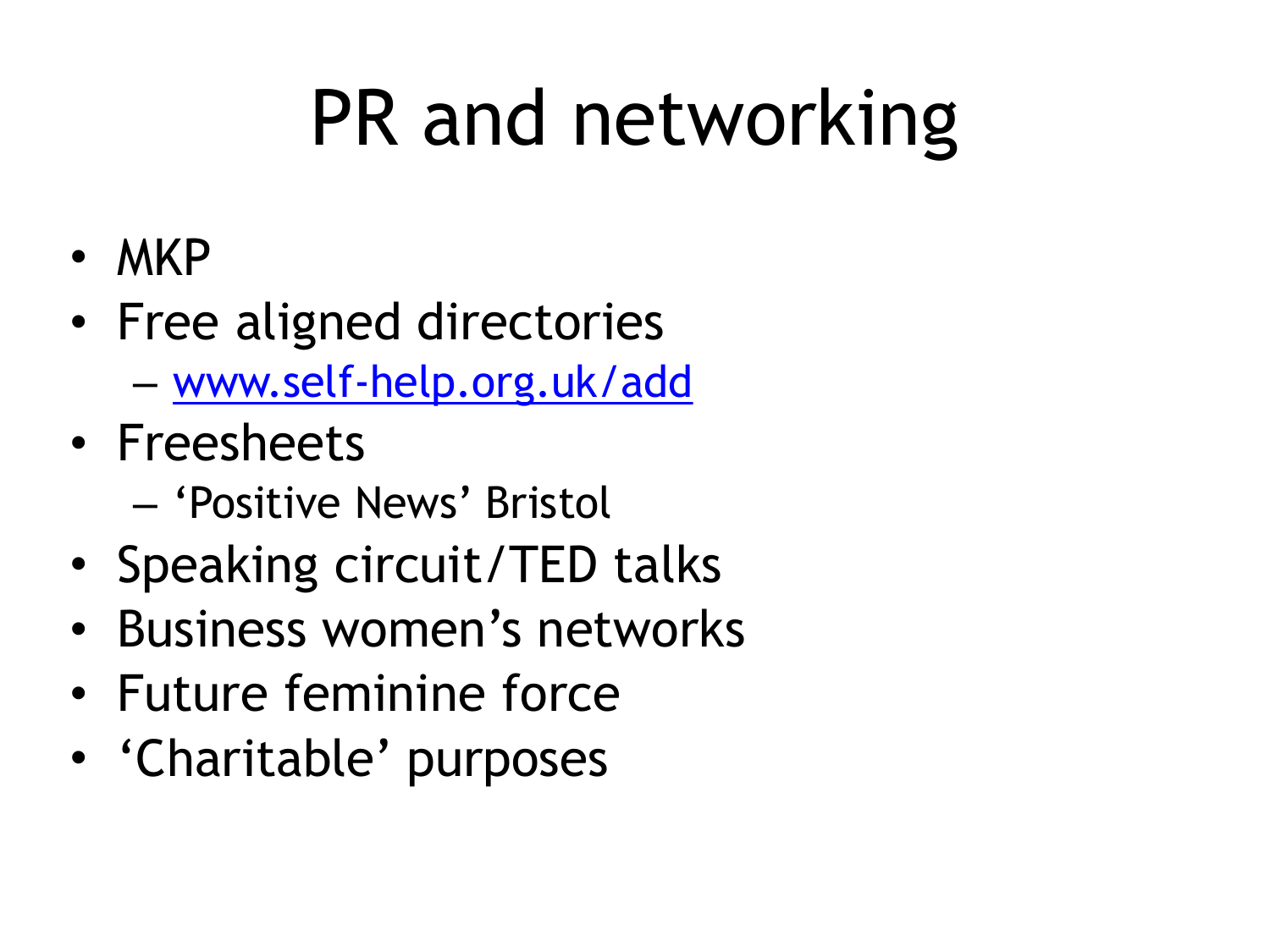## Celebrate! 20 years 2016

- FILL calendar
- Tried and tested cycle: Weekend/honour/circle training/ODST
- Use energy of Wholeness for recruitment to SC, new members etc
- Open circles year long across UK
- March: WEW/Skills workshop and ODST
- April/Juniper: UK/Sacree Femme!weekend/honouring/guided circle training
- 3-5<sup>th</sup> June Skitipis: European celebration, MKP, families, friends
- July/Yorkshire: weekend/honouring/guided circle training
- September: WEW/Skills workshop and ODST
- Early October /Park Place: weekend/honouring/guided circle training
- Late October: Juniper 'Wholeness'/level 2
- Late October: Authenticity and/or Heartfulness (?US staff availability)
- November: Steering Circle planning and bonding weekend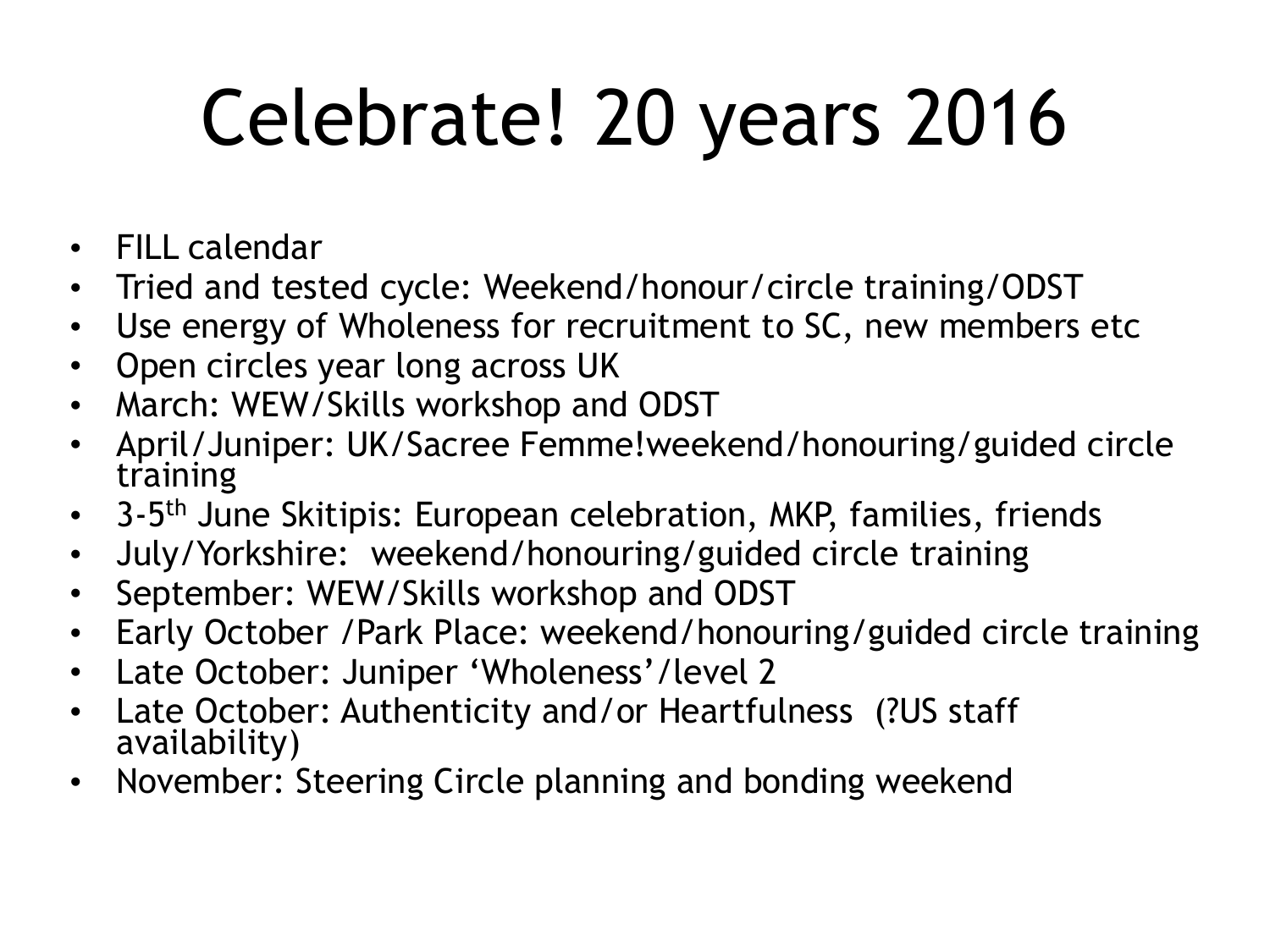#### **'IZZY WHIZZY LETS GET BUSY..'**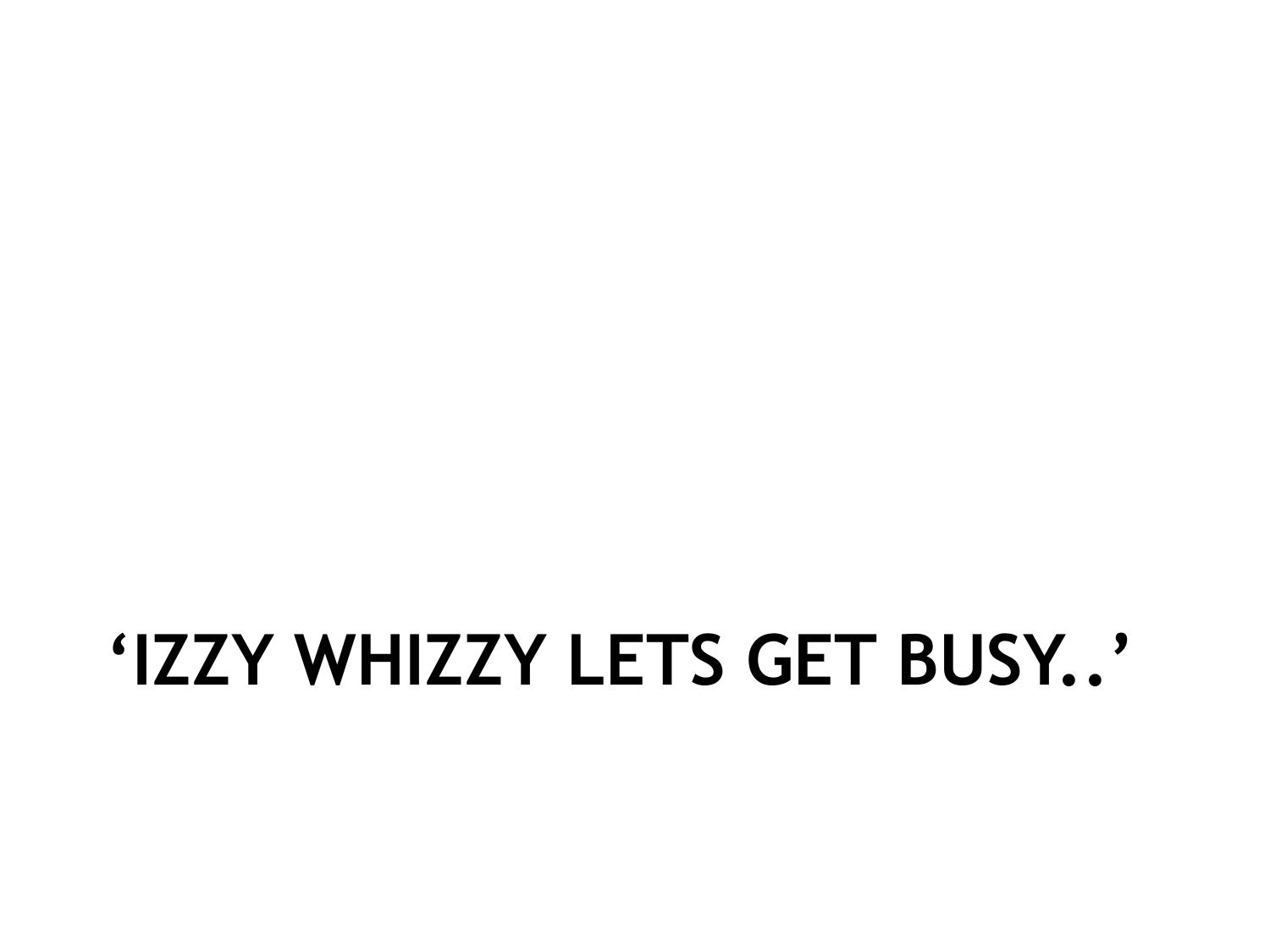## Summary

- Unattractive unprofessional business with no business plan but great products - unsurprisingly feeling in crisis/survival mode
- Opportunity to 'walk our talk' as a business: 'true feminine', wise, balanced, strong and loving
- Solutions to help create abundance:
	- Recognition and utilisation of the business model
	- Inter-dependent management team
	- Regional distribution and support
	- Product , pricing, fund-raising
	- Clarity of offer: target audience and positioning
	- Website and database briefs
	- Communications and marketing outline plans